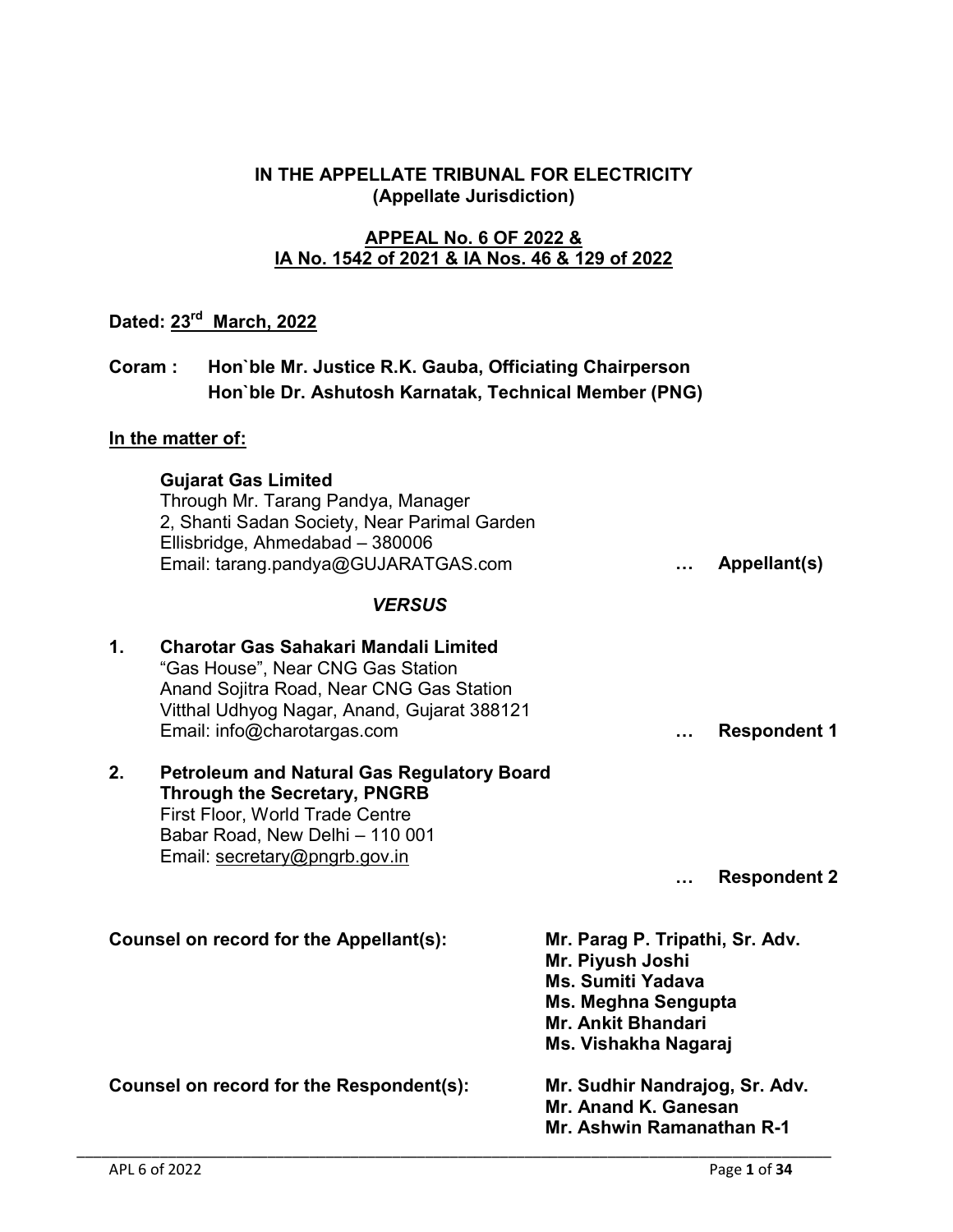Mr. Sumit Kishore Ms. Pinki Mehra Ms. Tanuja Dhoulakhandi Ms. Shipra Malhotra Mr. Mohit Budhiraja for R-2

## JUDGMENT

#### PER HON'BLE DR. ASHUTOSH KARNATAK, TECHNICAL MEMBER

- 1. This matter was taken up by video conference mode on account of pandemic conditions, it being not advisable to hold physical hearing.
- 2. M/s Gujarat Gas Limited ("Appellant") has filed an appeal u/s 33 of Petroleum and Natural Gas Regulatory Board Act, 2006 ("PNGRB Act") against the PNGRB order dated 05.03.2020 ("Impugned Order") in case of *Charotar Gas Sahakari Mandali Ltd vs. Gujarat Gas Limited (Legal 270/2018*) wherein the Appellant has been directed to cease and desist from operating Compressed Natural Gas (CNG) stations including one mother and 7 daughters station situated within the geographical area authorised herein to Respondent No. 1 i.e. Charotar Gas Sahakari Mandali Limited, within 30 days of the order. The reliefs sought in the present appeal before this Tribunal is to:
- *a)* declare to be arbitrary, void and illegal the Impugned Order dated 05.03.2020 *passed by PNGRB/ Respondent No.2 in the matter of Legal Case No. 270 of 2018 (Charotar Gas Sahakari Mandali Ltd v. Gujarat Gas Limited); and*
- *b) grant such other and further reliefs as this Hon'ble Tribunal deems fit and proper in the facts and circumstances of the case.*
- 3. The brief facts relevant for the present case are:
	- i. The Appellant, Gujarat Gas Limited (herein referred to as Gujarat Gas), a public listed company under the control of the Government of Gujarat, is the amalgamated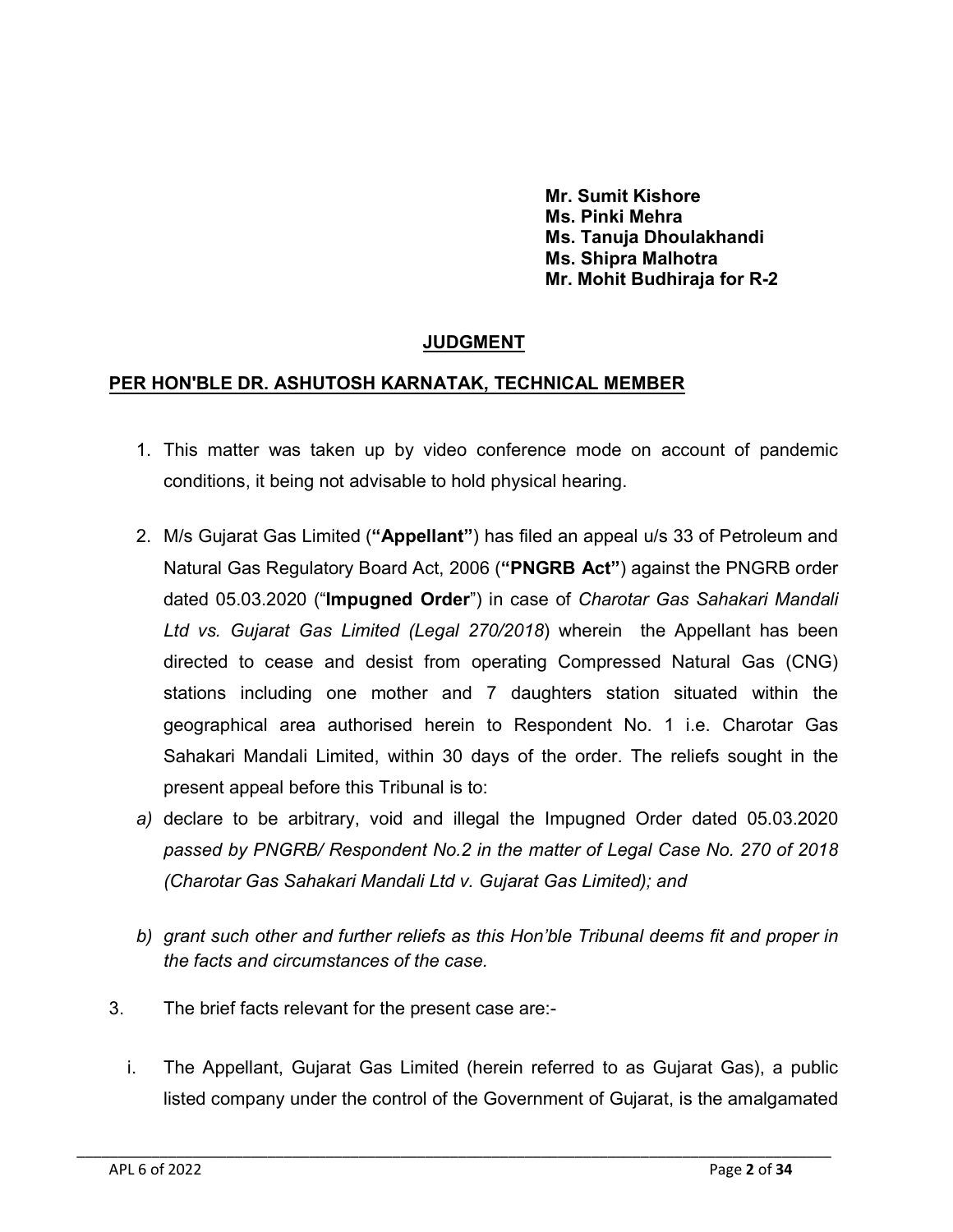entity inheriting all the rights and liabilities of the erstwhile GSPC Gas Company Limited; Gujarat Gas Company Limited, Gujarat Gas Financial Services Limited and Gujarat Gas Trading Company Limited which is said to have been approved by the Hon'ble High Court of Gujarat vide order dated  $30<sup>th</sup>$  March 2015 (read with Certification of Incorporation Pursuant to Change of name issued by RoC, Ahmedabad on  $15<sup>th</sup>$  May 2015). It is relevant to mention herein that Gujarat Gas was awarded the authorization for the Geographical Area (GA) of Anand District (excluding the area already authorized), pursuant to a competitive bid process undertaken by PNGRB/R-2 in  $6<sup>th</sup>$  CGD Bidding round on 04.07.2016,

- ii. Respondent No.1 is Charotar Gas Sahakari Mandali Limited (herein referred to as Charotar Gas), which is a cooperative society registered under the Gujarat Cooperative Act, 1961 and has been granted an authorisation on 12.05.2015 by PNGRB/R-2 for laying, building, operating or expanding CGD network in the geographical area (GA) of "Anand area including Kanjari & Vadtal Villages (in Kheda District)" pursuant to the application made by it.
- iii. Respondent No.2 is the Petroleum and Natural Gas Regulatory Board (PNGRB), a statutory authority created and governed by the provisions of the Petroleum and Natural Gas Regulatory Board Act, 2006, which has issued the Impugned Order.
- iv. GSPC Gas Company Ltd. and Charotar Gas had entered into a Franchisee Agreement on 23.09.2006 for opening, operating and maintaining an online CNG Gas Station located at Janta Chokdi, V.U. Nagar, Dist. Anand, owned by Charotar Gas. On the same day an accompanying Lease Deed was also signed by the parties for providing the equipment for the CNG Station on lease. The relevant clauses of the Agreement for the purpose of issue in hand are:-

## The Agreement dated 23/09/2006, inter-alia, provides as under

\_\_\_\_\_\_\_\_\_\_\_\_\_\_\_\_\_\_\_\_\_\_\_\_\_\_\_\_\_\_\_\_\_\_\_\_\_\_\_\_\_\_\_\_\_\_\_\_\_\_\_\_\_\_\_\_\_\_\_\_\_\_\_\_\_\_\_\_\_\_\_\_\_\_\_\_\_\_\_\_\_\_\_\_\_\_\_\_\_\_\_

"*Second Party has accepted to undertake sales promotion activities to ensure that the sale of CNG at the outlet will not be less than 3000 kg / Day throughout*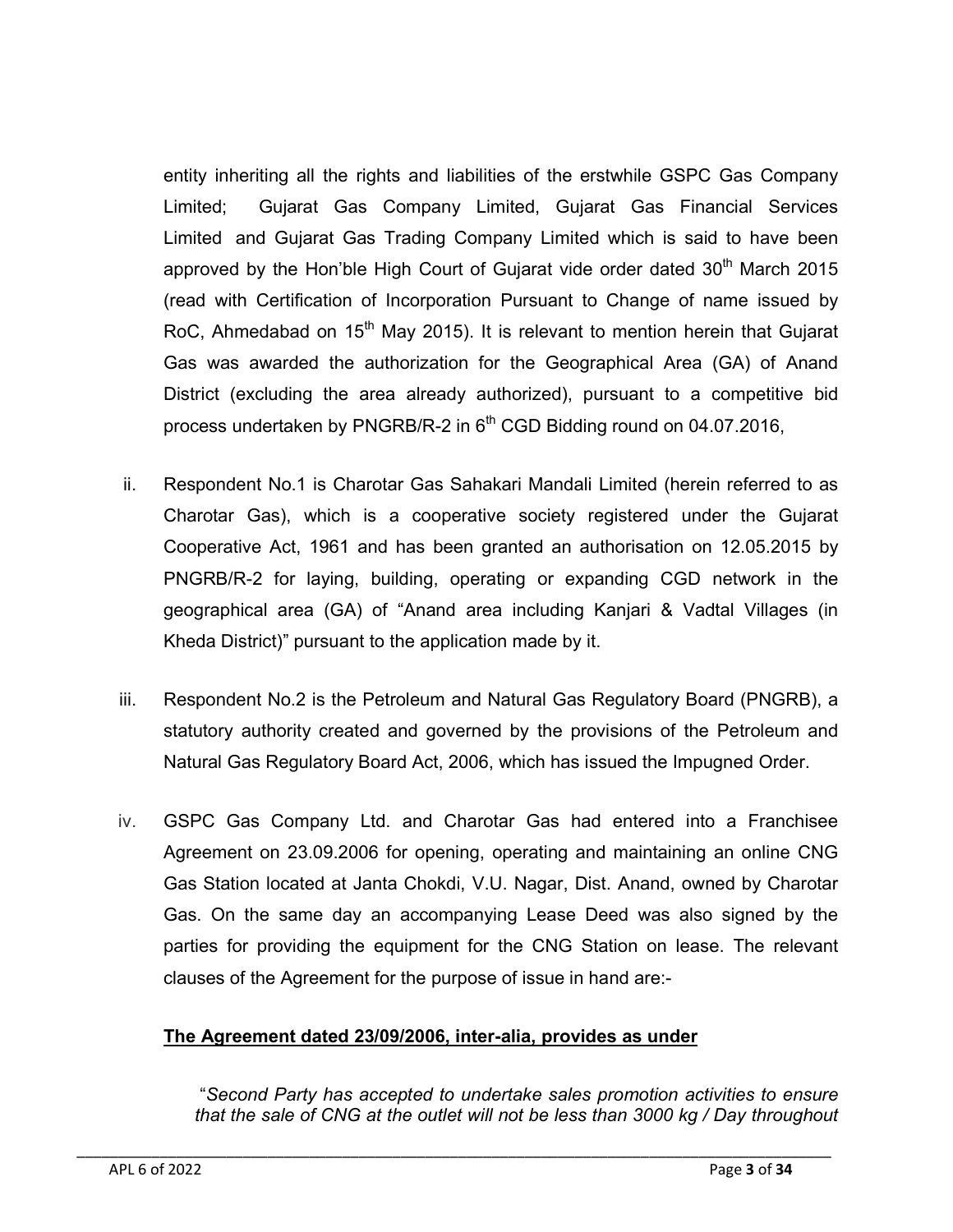*the entire period of Agreement (after one year from the date of commissioning of outlet)"* 

*………….*

## *NOW IT IS HEREBY AGREED BY AND BETWEEN THE PARTIES HERETO AS FOLLOWS*

*………………..*

*(2) The service charges payable by the GSPC GAS to the Second Party in consideration of the service to be rendered by the Second Party, under the clause No. 8.6 read with schedule I of the said agreement is fixed at Rs 1.20 per kg is inclusive of the service charges towards the service rendered by the Second Party for sales promotion activity. GSPC GAS will not pay any other charges in this respect to the Second Party.* 

…………………..

## The Franchisee Agreement dated 23/09/2006 provides as under:

#### *WHEREAS:*

- *[2] To increase distribution of compressed natural gas and facilitate easy availability thereof, GSPC GAS proposes to supply and sell compressed natural gas through additional outlets at various locations in the city of Vapi, Valsad, Bilimora, Navsari, Anand, Nadiad, Khambhat, Kheda, Kalol, Mehsana, Himmatnagar, Prantij, Limdi, Chotila, Surendranagar, Wankanaer, Morbi, Rajkot and Bhavnagar and other places in Gujarat, as GSPC GAS may decide, from time to time;*
- *[4] The Second Party has represented to GSPC GAS that it has the required site and manpower and required expertise to enable GSPC GAS to set up a retail outlet for supply and sale of compressed natural gas to motor vehicles;*
- *[5] In consideration of the Second Party making available the land, other services for an agreed service charges, GSPC GAS has agreed to open a retail outlet for supply and sale of CNG to motor vehicles of compressed natural gas at the said site of the Second Party, on the terms and conditions hereinafter contained;*

\_\_\_\_\_\_\_\_\_\_\_\_\_\_\_\_\_\_\_\_\_\_\_\_\_\_\_\_\_\_\_\_\_\_\_\_\_\_\_\_\_\_\_\_\_\_\_\_\_\_\_\_\_\_\_\_\_\_\_\_\_\_\_\_\_\_\_\_\_\_\_\_\_\_\_\_\_\_\_\_\_\_\_\_\_\_\_\_\_\_\_

*………………………*

*1.1 Definitions:*

*…….*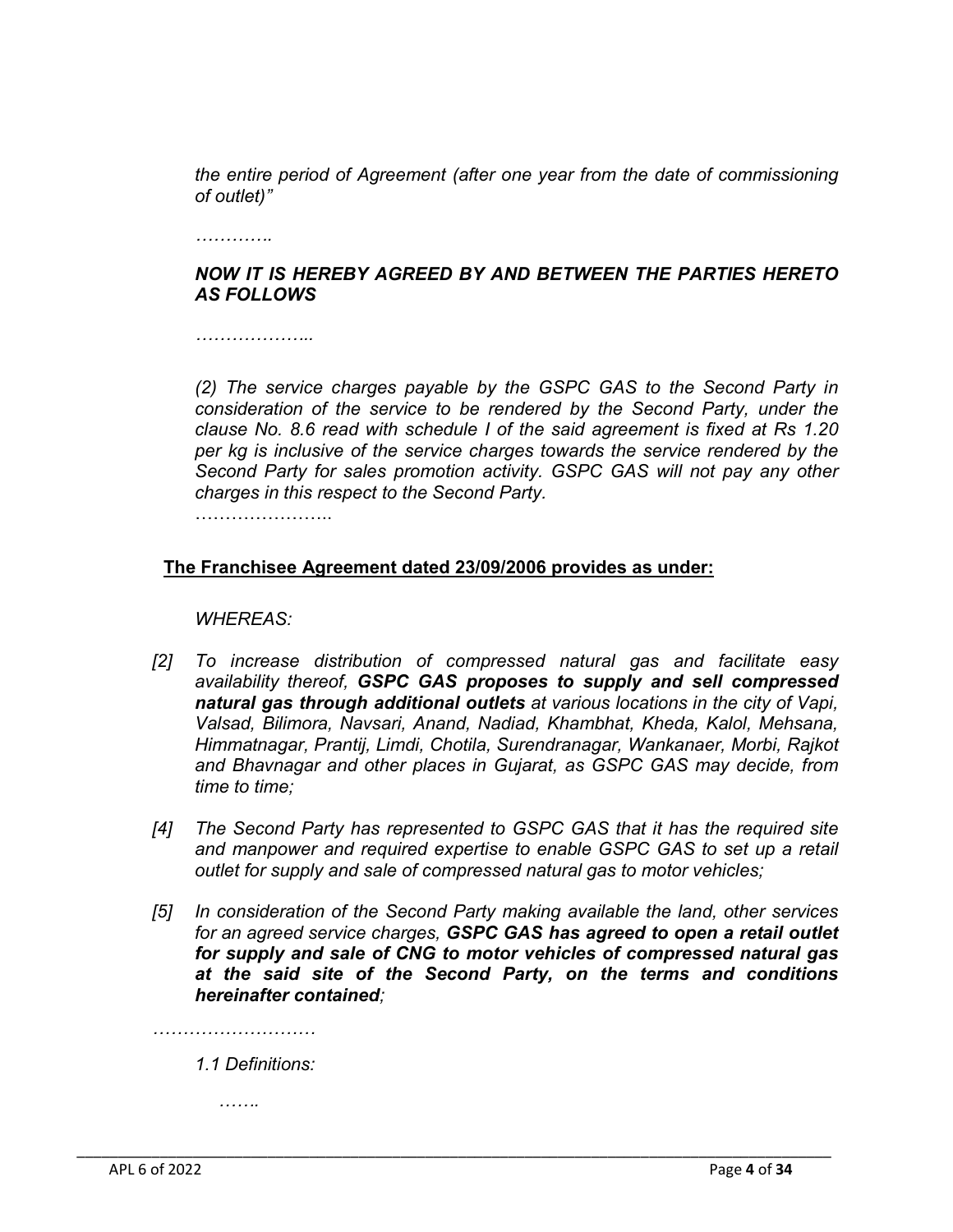*(k) "Site" means the site of the Second Party described in Annexure I and shall include any additional sites for opening of an outlet as agreed upon by the parties by execution of supplementary Annexures for opening an outlet.*

*………………………*

### *[II] SUPPLY AND SALE OF CNG*

- *2.1 GSPC GAS agrees to open an outlet for sale of CNG to Vehicles on the Site, and the Second Party agrees to provide to GSPC GAS the Site and to provide the facilities and services for installing and operating of the outlet & sale of CNG, on the terms and conditions hereinafter contained.*
- *2.2 The parties may, from time to time, agree upon additional locations or Sites at which additional outlets may be opened by GSPC GAS and in such case, the sale of CNG from such additional outlets shall be covered by the terms and conditions as would be decided between the Parties.*
- *2.3 The CNG shall be sold by the Second Party on behalf of GSPC GAS at the Retail Price of CNG fixed by GSPC GAS, from time to time. The Second Party shall dispense the CNG to the Vehicles at the outlet and collect, on behalf of GSPC GAS, the Retail Price. GSPC GAS may, at any time, revise the Retail Price and such revised Retail Price shall be binding on the Second Party from the date of communication thereof by GSPC GAS to the Second Party. The current Retail Price as on the date of this Agreement will be the price specified in Annexure - II, which Retail Price shall remain in force until revised by GSPC GAS.*
- *2.4 GSPC GAS shall have full control over the supply of CNG to the outlet and the sale thereof to the vehicles. The Second Party shall not deliver gas to those customers identified by GSPC GAS, from time to time, due to safety or any other reasons. GSPC GAS will issue guidelines to the Second Party regarding routine maintenance /delivery of gas / safety precautions / type of vehicles to which CNG can be supplied. The Second Party shall adhere to and comply with these guidelines. The Second Party shall be responsible for the maintenance of the outlet in the manner prescribed by GSPC GAS……….*
- *12.1 This Agreement shall come into force with effect from the date of signing and shall remain in force for a period of ten years subject to availability of gas unless earlier terminated in the event hereinafter mentioned."*
- *12.2 GSPC Gas has a right but not obligation to renew this agreement for a further period of not exceeding ten years on same terms and conditions. In the event that GSPC Gas exercise the option to renew the agreement for*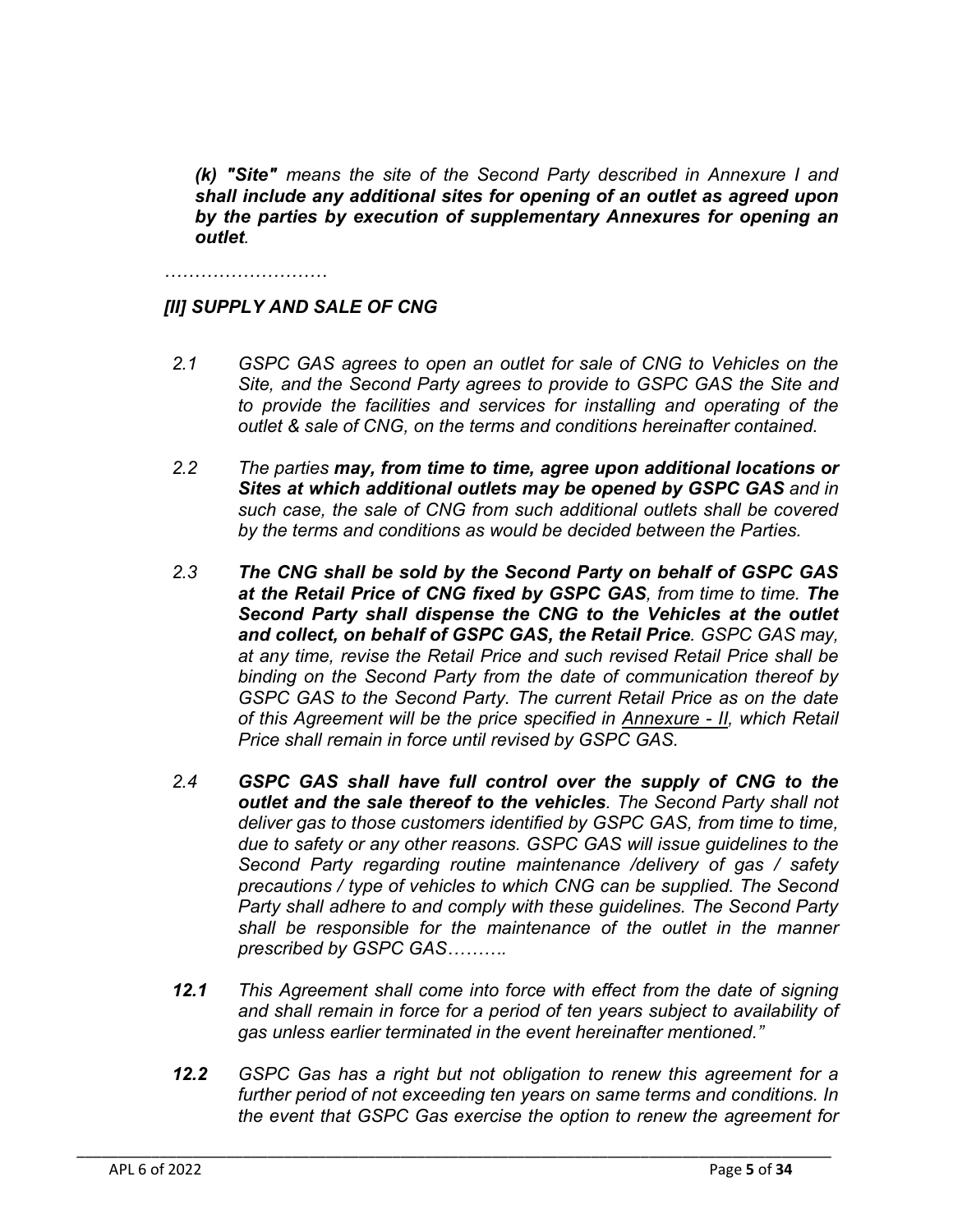*a further period, the Second Party shall be obliged to make necessary arrangement for renewal of this agreement. In case of failure of the second party to do so, the second party shall be liable to indemnify GSPC Gas for all direct and indirect losses/damages.*

#### *[XIX] ALTERATION*

*Any alteration or amendment to this agreement shall be effected only by an instrument in writing signed by both the parties."*

*……………………*

#### *Annexure I*

#### *Pursuant to the agreement*

### *DETAILS OF OUTLETS*

*1. Location of Retail outlet 11, GIDC Estate, Vitthal Udyog Nagar-Anand 2. Full address of Retail outlet 11, GIDC Estate, Vitthal Udyog Nagar-*

*Anand*

*3. Description of outlet On Line Stations*

*…………………….."*

- v. The Parliament enacted the Petroleum and Natural Gas Regulatory Board (PNGRB) Act, 2006 on 01.10.2007 and mandated authorisation by the Board for the laying, building, operating or expanding any city or local natural gas distribution network. It is pertinent to mention herein that Section 16 of the PNGRB Act, which is related to grant of authorisation, came into effect on 12.07.2010.
- *vi.* Charotar Gas was authorised for Anand-Kheda-GA including Kanjari and Vadtal Villages (In Kheda District) in the state of Gujarat by PNGRB on 12.05.2015 vide letter no. S-Infra/II/I/2008-Vol.II/ under Regulation 18(1) of CGD Authorization Regulations for laying, building, operating or expanding CGD network as per schedule-D format. According to clause 4 of the Schedule - D, Charotar Gas was *"...allowed exclusivity period under the PNGRB(Exclusivity for City or Local Natural Gas distribution Networks) Regulations 2008, in respect of following:-*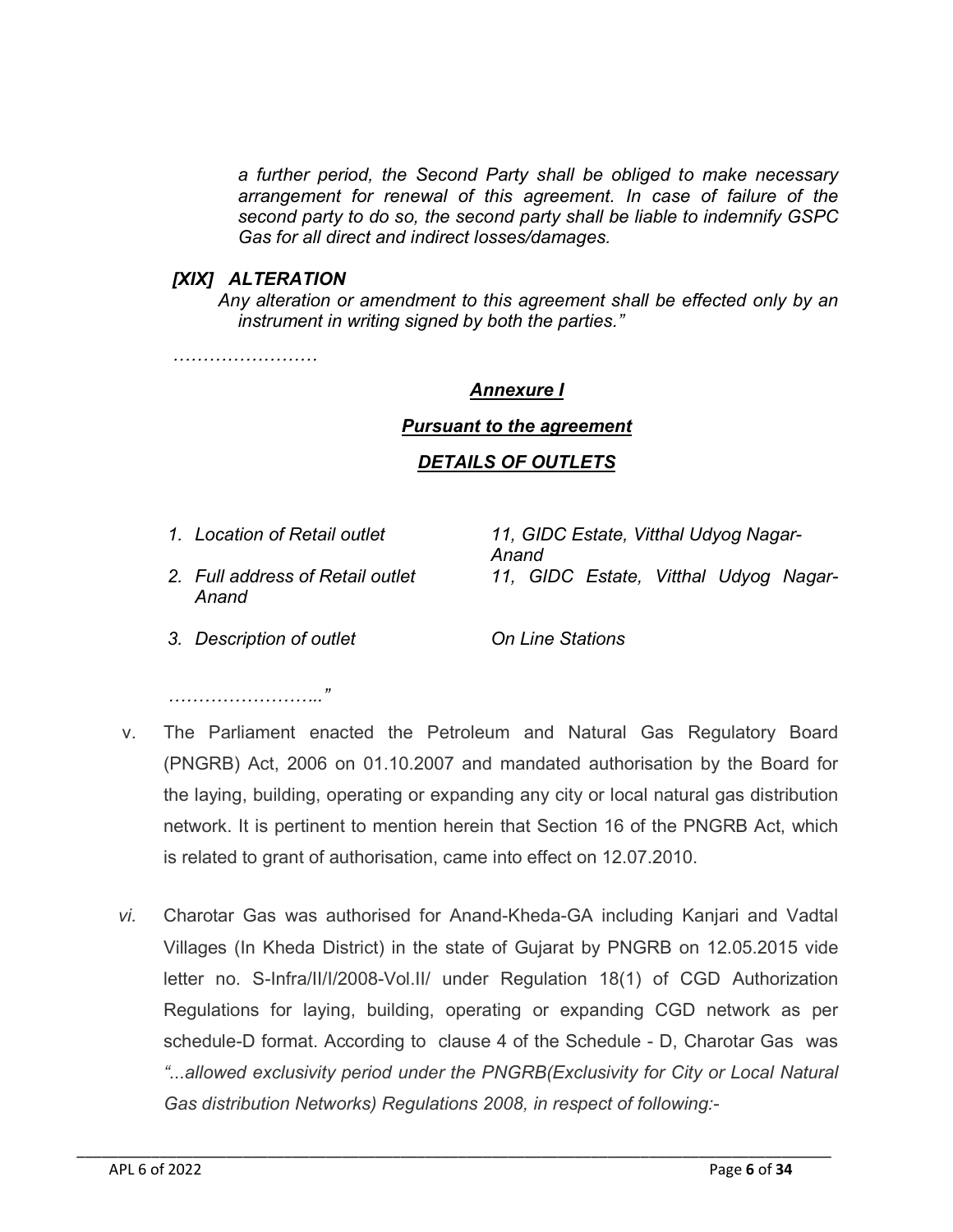- *a) Upto 31.03.2026 for laying , building and expansion of the CGD networks; and*
- *b) No Exclusivity in terms of exemption from the purview of common carrier or contract carrier for the CGD Network.*
- vii. Charotar Gas has placed on record various letters including letters dated 30.05.2015 & 25.07.2015, which were written to Gujarat Gas immediately after authorization, wherein information regarding grant of authorization by PNGRB for the Anand Area to Charotar Gas was conveyed along with a requisition to take necessary action to handover the existing CNG Station at Anand which were being operated by Charotar Gas at the earliest, on depreciated value. The record shows that various meetings were also held between the parties and on 20.09.2016 Gujarat Gas replied to Charotar Gas that it was working to find out amicable solution in the matter and thereby requested to extend the Franchisee Agreement for a further period of 6 months. Charotar Gas responded Gujarat Gas, vide letter dated 22.09.2016, that their Board of Directors are not agreeable to renew the Franchise Agreement for a further period of 10 years and has passed a resolution to execute a fresh agreement for a further period of 03 months from 23<sup>rd</sup> September, 2016 with amended terms of rent of Rs. 50,000 per month, three month's rent as advance and the commission on the sale of gas to be flat @ Rs. 3.00 per kg up to  $31<sup>st</sup>$  December, 2016. It was also mentioned in the said letter that draft for the fresh agreement to be shared by Gujarat Gas for review by the Board of Directors in consultation within a month's time. However no documents is placed before the Tribunal to show that if any steps were taken by Gujarat Gas towards handing over of the CNG station or any response was given by Gujarat Gas for the same.
- viii. On 03.11.2016 Gujarat Gas clarified that in the interim period of reaching a finality to the ongoing discussion of said CNG station for the continuation of the agreement or otherwise, Charotar Gas shall be solely responsible for the operation of the CNG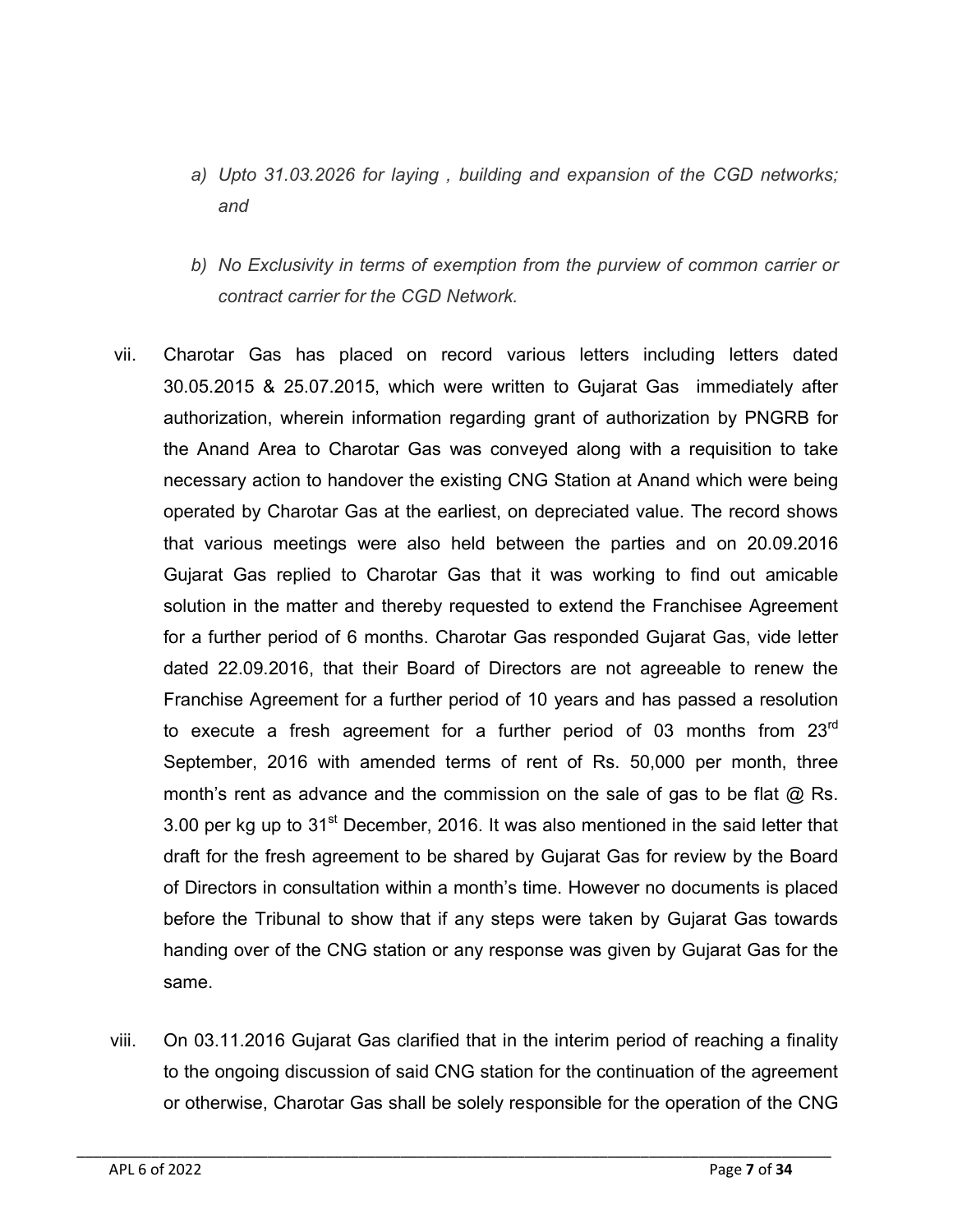station situated at Anand-Sojitara Road including safety and all other statutory requirements therein and requested for a long term mutually beneficial relationship for both the parties. However vide letter dated 24.11.2016, Charotar Gas once again requested to Gujarat Gas to hand over the subject CNG stations on or before expiry of the said breathing period.

- ix. Gujarat Gas informed Charotar Gas vide letter dated 22.12.2016 that the proposal for handover/sale of equipment was under consideration and are in the process of appointing a valuation consultant and sought further extension of the Agreement up to 30.06.2017 and based on the assurances given, the said agreement was further extended till 22.02.2017. It is contended by the Charotar Gas that in spite of numerous letters sent thereafter on the contentious issue, no positive response was received from Gujarat Gas and thus was constrained to send a legal notice dated 20.02.2017.
- x. Charotar Gas requested PNGRB vide letter dated 02.03.2017 and 20.03.2017 to look into the matter and to take appropriate action. In furtherance to these letters, PNGRB sought clarification vide letter dated 27.03.2017 from Gujarat Gas on the operation of the CNG Gas Stations in the GA authorized to Charotar Gas. Gujarat Gas replied vide letter dated 07.04.2017 stating that operation of the CNG Stations in the authorized area of Charotar Gas is in relation to the pre-existing CNG stations which were established prior to the constitution of PNGRB under a Franchise Agreement & had a deemed authorization under Section 16 of the PNGRB Act.
- xi. On 23.05.2017, Gujarat Gas informed Charotar Gas that it has unilaterally extended the Franchise Agreement for an additional period of 10 years i.e. 23.09.2026 and claimed various damages along with interest from Charotar Gas. Pursuant to this Gujarat Gas also issued Arbitration notice on 28.06.2017.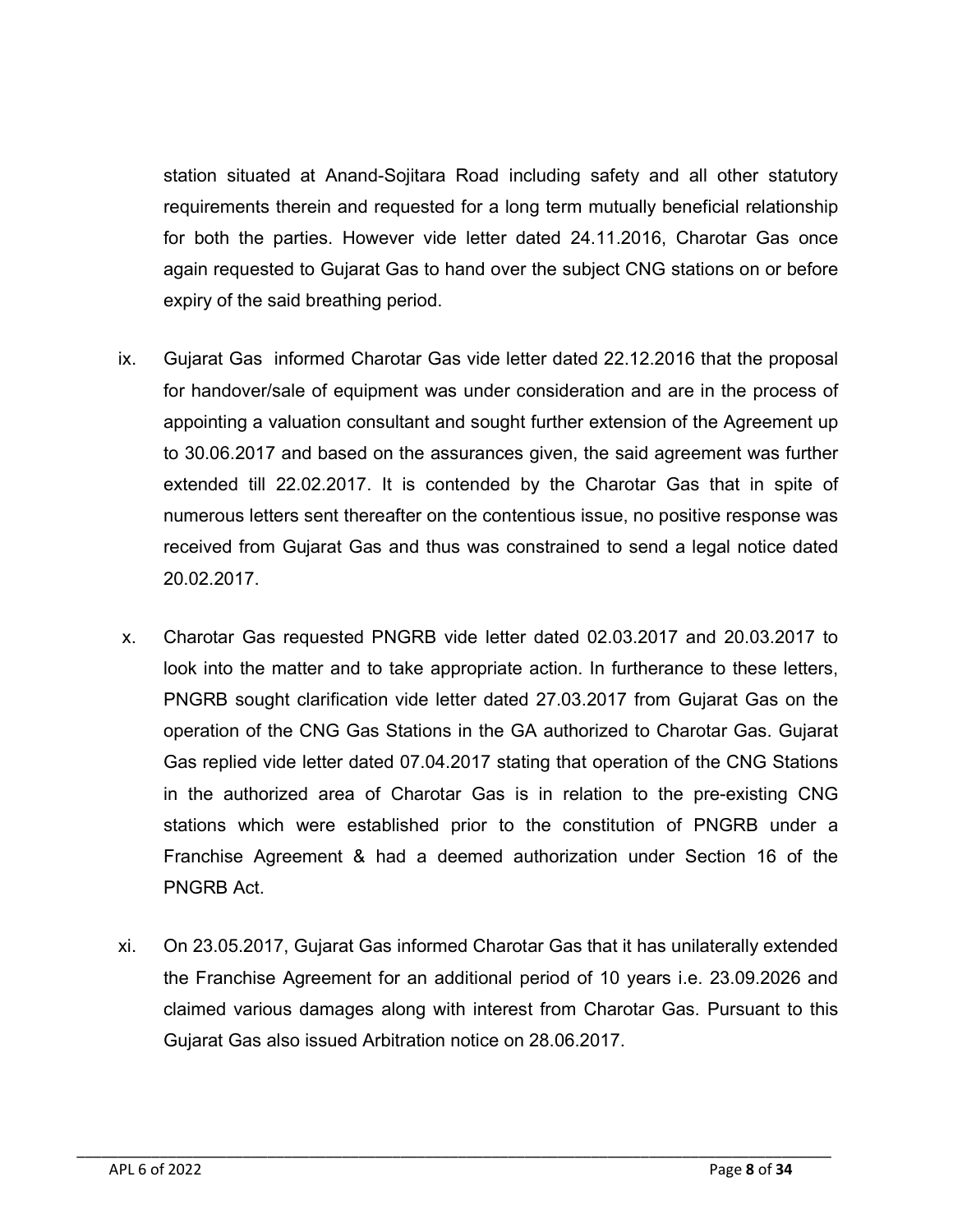- xii. In order to resolve the issue, various meetings were held between the parties and in one of the meeting held by PNGRB on 03.11.2017; directions were given to amicably resolve the issue failing which Gujarat Gas to discontinue operations in the authorized GA of Charotar Gas. Further PNGRB also directed Gujarat Gas to provide a list of unauthorized CNG stations being run by it in areas authorized to other entities. It is worth mentioning herein that on 05.07.2017 meeting was also held between both the parties in presence of Minister of State, Gujarat Government also wherein a timeline was granted to Charotar Gas till 26.07.2017 for final decisions on the three options given to them during the meeting.
- xiii. Later, Charotar Gas filed a complaint u/s 25(2) of the PNGRB Act against the unauthorized operation of CNG stations by Gujarat Gas in his authorized GA which was disposed by PNGRB vide impugned order dated 05.03.2020 against which the Appeal has been filed by Gujarat Gas before this Bench.
- xiv. In order to decide the prayer of the Appellant, the issues that require deliberation are:-
	- 1) Whether PNGRB has jurisdiction to adjudicate disputes or complaints, the subject matter of which is already a subject matter of an ongoing arbitration?
	- 2) Whether Gujarat Gas has deemed authorization under Section 16 of the Act?
	- 3) Whether PNGRB is correct in holding that the activities carried out by Gujarat Gas in the authorised area of the Charotar Gas are unauthorised and are in violation of the PNGRB Act and the CGD authorisation Regulations.

It has also been contended by the Charotar Gas before this Tribunal that Gujarat Gas has, as an afterthought, tried to raise several other extraneous issues, which were not even raised before the PNGRB, and were not subject matter of the dispute thereof.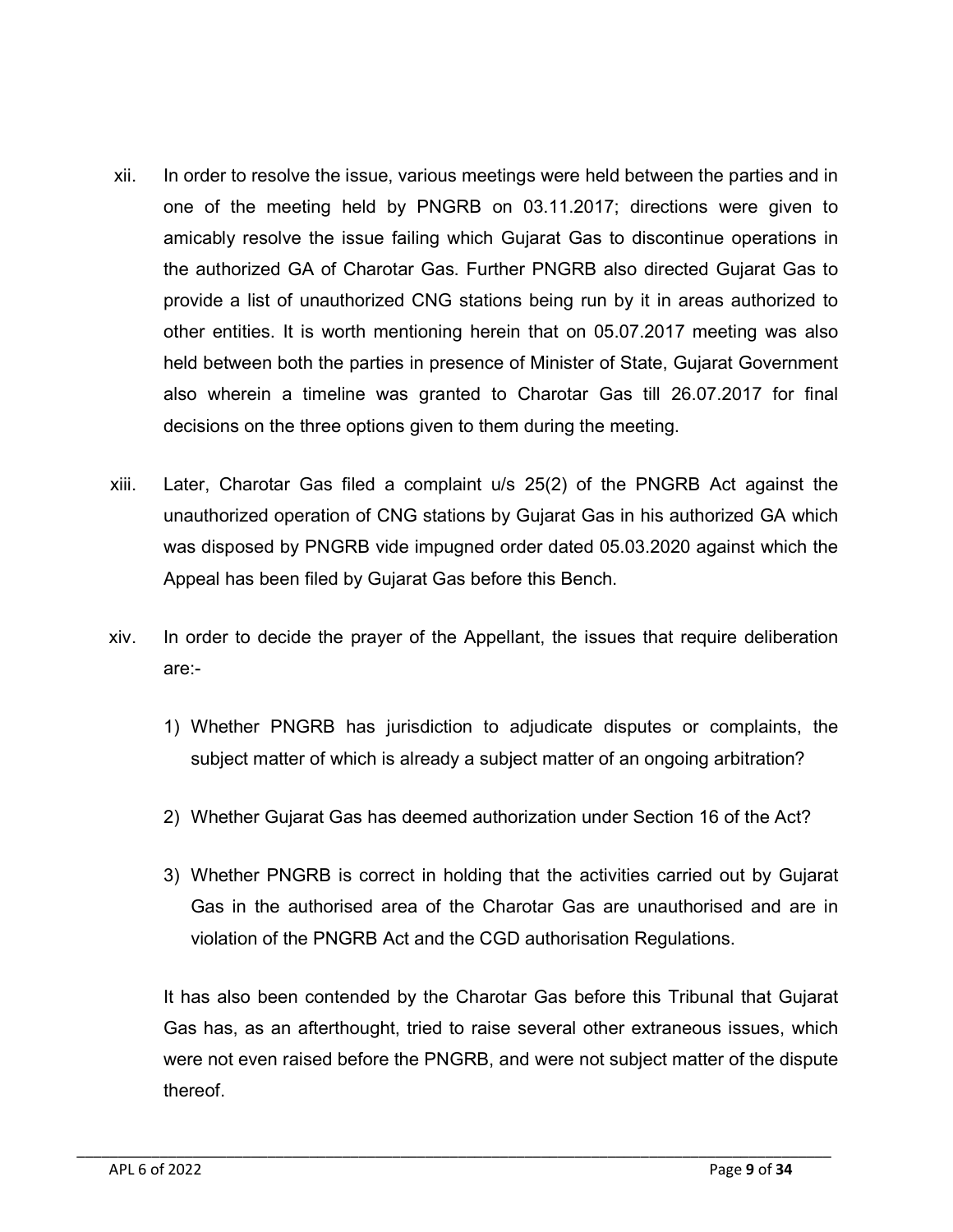We have heard the learned counsel for the Appellant, Respondent and for the Board at length.

# 4. Issue 1: Whether PNGRB has jurisdiction to adjudicate disputes or complaints, the subject matter of which is already a subject matter of an ongoing arbitration?

i. The contention of the Gujarat Gas is that the PNGRB does not have any jurisdiction over disputes that are the subject matter of an arbitration agreement between the entities u/s 24 of the PNGRB Act. The subject matter of the Impugned Order, namely the establishment, operation and maintenance of one on-line CNG mother station and seven (7) DBS CNG Stations, had already been referred to arbitration before Hon'ble Sole Arbitrator Mr. Justice K.M. Mehta (Retd.) and the subject matter of the complaint filed by Charotar Gas u/s 25 of the PNGRB Act was already a subject matter of the arbitration and u/s 8 of the Arbitration & Conciliation Act every adjudicatory authority is mandated to refer a matter covered by arbitration to the arbitrator. PNGRB has no jurisdiction to adjudicate disputes or complaints, the subject matter of which is already a subject matter of an ongoing arbitration. Moreover the Land disputes and vacating possession of land is not covered by PNGRB Act, and is not a subject matter of Section 25 of the PNGRB Act. The dispute between the parties here is about the rights arising out of the Franchisee Agreement and depends on interpretation of the Franchisee Agreement. Section 24 of the PNGRB Act is applicable, since the complaint was related to disputes on operation of CNG Stations under the Franchisee Agreement which was already subject matter of ongoing arbitration proceeding, and under section 24 of PNGRB Act read with section 8 of Arbitration & Conciliation Act, 1996 ("A&C Act, 1996"), it is the statutory obligation of PNGRB to have referred the matter to arbitration. Moreover reagitating the same issue is not permissible as settled by the Hon'ble Supreme Court in the matter of *K.K. Modi v. K.N. Modi,*(1998) 3 SCC 573. The "CNG Station Situated at Janta Chokdi, V.U. Nagar" referenced in the Prayer is not a functional CNG Station and had not been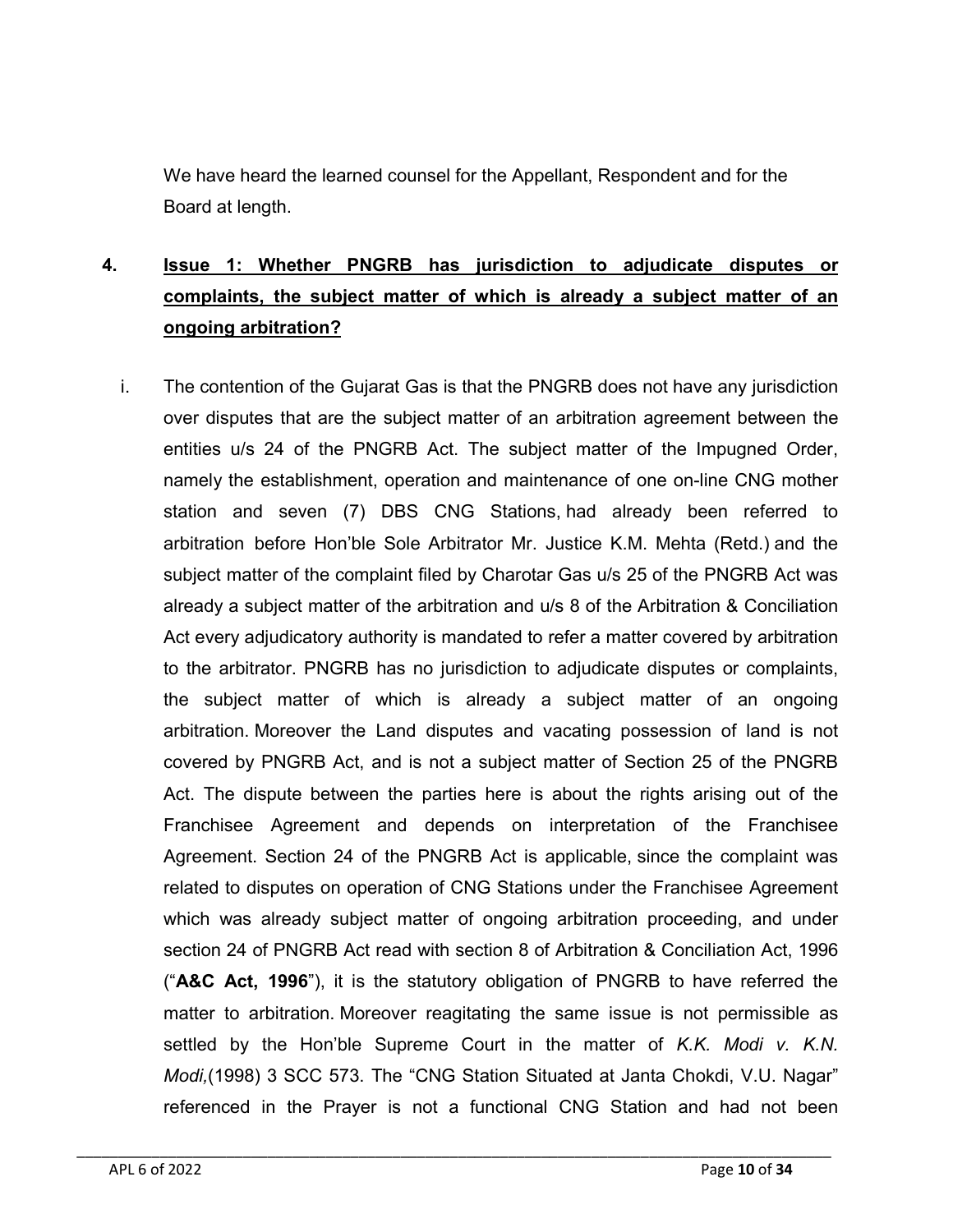operational since the Complainant itself blocked access to the CNG Station thereby completely preventing its access sometime in second quarter of 2017 that necessitated the commencement of arbitration proceedings. The complaint filed is limited to only seeking vacating of the site and does not relate to operation.

- ii. It is also contended by Gujarat Gas that the petition under the PNGRB Act was filed by Charotar Gas only after the judgment dated 26.07.2018 passed by commercial court at City Civil Court, Ahmedabad that had rejected the appeal filed by Charotar Gas against the order dated 11.05.2018 which has directed Charotar Gas to deposit a total outstanding amount of Rs. 1,01,53,685/- for the period 05.03.2018 to 05.04.2018 on account of sale of gas and deposit any further amounts that Charotar Gas may have collected from the customers from 06.04.2018 onwards. The commercial court has also held that Clause 12 of the Franchisee Agreement gives specific right to the Appellant to extend the Franchise Agreement for further period of 10 years and even otherwise, it was not disputed that Charotar Gas was selling gas on behalf of the Appellant and therefore by the conduct of parties, the Franchise Agreement dated 23.09.2006 deemed to have been extended. Though Charotar Gas has filed a writ petition dated 02.10.2018 to set aside Judgement of the Commercial Court at City Civil Court, Ahmedabad (in Com. CMA/41/2018) dated 26.07.2018, however, no stay or relief has been granted on the same till date. It is also contended by the Gujarat Gas that Impugned Order had relied on Hon'ble APTEL order dated 09.03.2012 in the matter of *GAIL India Ltd. v Shyam Industries Ltd. & Ors, Appeal No. 86 & 87 of* 2011 however, that order is not applicable here, as this appeal's subject matter is covered by a Franchisee Agreement between two entities, while in Shyam Industries case, there was an order under Section 11(a) of PNGRB Act between consumers and authorised entity.
- iii. Whereas Charotar Gas has contended that the only issue decided by the PNGRB in the impugned order pertains to unauthorised construction and operation of CGD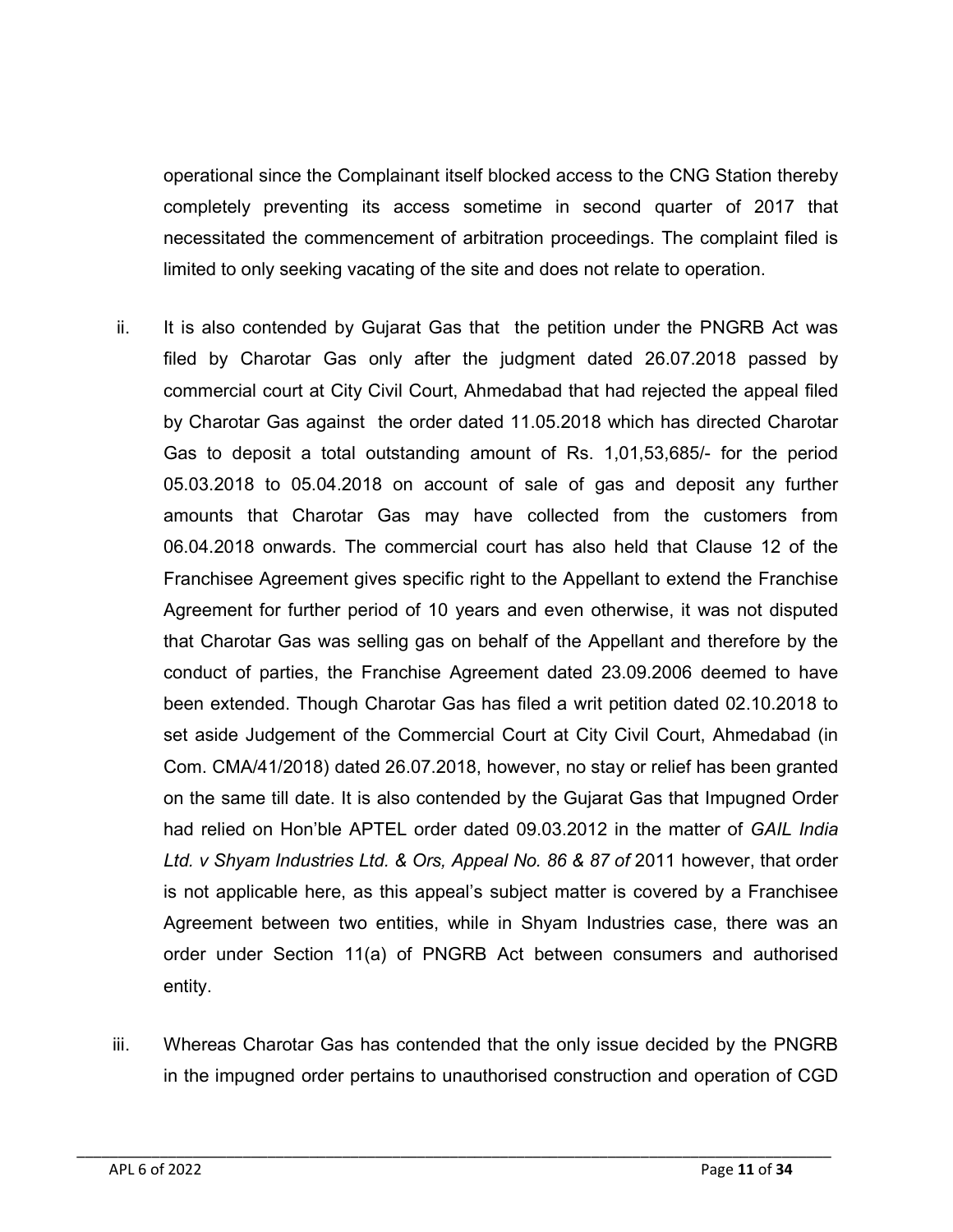infrastructure in the GA authorised to Charotar Gas. This issue is within the sole and exclusive jurisdiction of the PNGRB.

iv. In order to deliberate on the issue of jurisdiction of PNGRB it is relevant to refer to the important section of the PNGRB Act. Section 24 & 25 of the PNGRB Act empowers PNGRB to settle dispute which specifies as follows:-

#### *"Section 24 of the PNGRB Act empowers Board to settle disputes:*

*"(1) Save as otherwise provided for arbitration in the relevant agreements between entities or between an entity or any other person, as the case may be, if any dispute arises, in respect of matters referred to in sub-section(2) among entities or between an entity and any other person, such dispute shall be decided by a Bench consisting of the Member (Legal) and one or more members nominated by the Chairperson: Provided that if the members of the Bench differ on any point or points, they shall state the point or points on which they differ and refer the same to a member other than a member of the Bench for hearing on such point or points and such point or points shall be decided according to the opinion of that member.* 

*(2) The Bench constituted under sub-section (1) shall exercise, on and from the appointed day, all such jurisdiction, powers and authority as were exercisable by a civil court on any matter relating to –*

*(a)refining, processing, storage, transportation and distribution of petroleum, petroleum products and natural gas by the entities;* 

*(b) marketing and sale of petroleum, petroleum products and natural gas including the quality of service and security of supply to the consumers by the entities; and*

*(c) registration or authorisation issued by the Board under section 15 or section 19.*

*(3) Notwithstanding anything contained in the Code of Civil Procedure, 1908 (5 of 1908), the Board shall have the power to decide matters referred to in sub-section (2) on or after the appointed day.*

## *25. Filing of Complaints:*

*(1) A complaint may be filed before the Board by any person in respect of matters relating to entities or between entities on any matter arising out of the provisions of this Act: Provided that the complaints of individual consumers maintainable*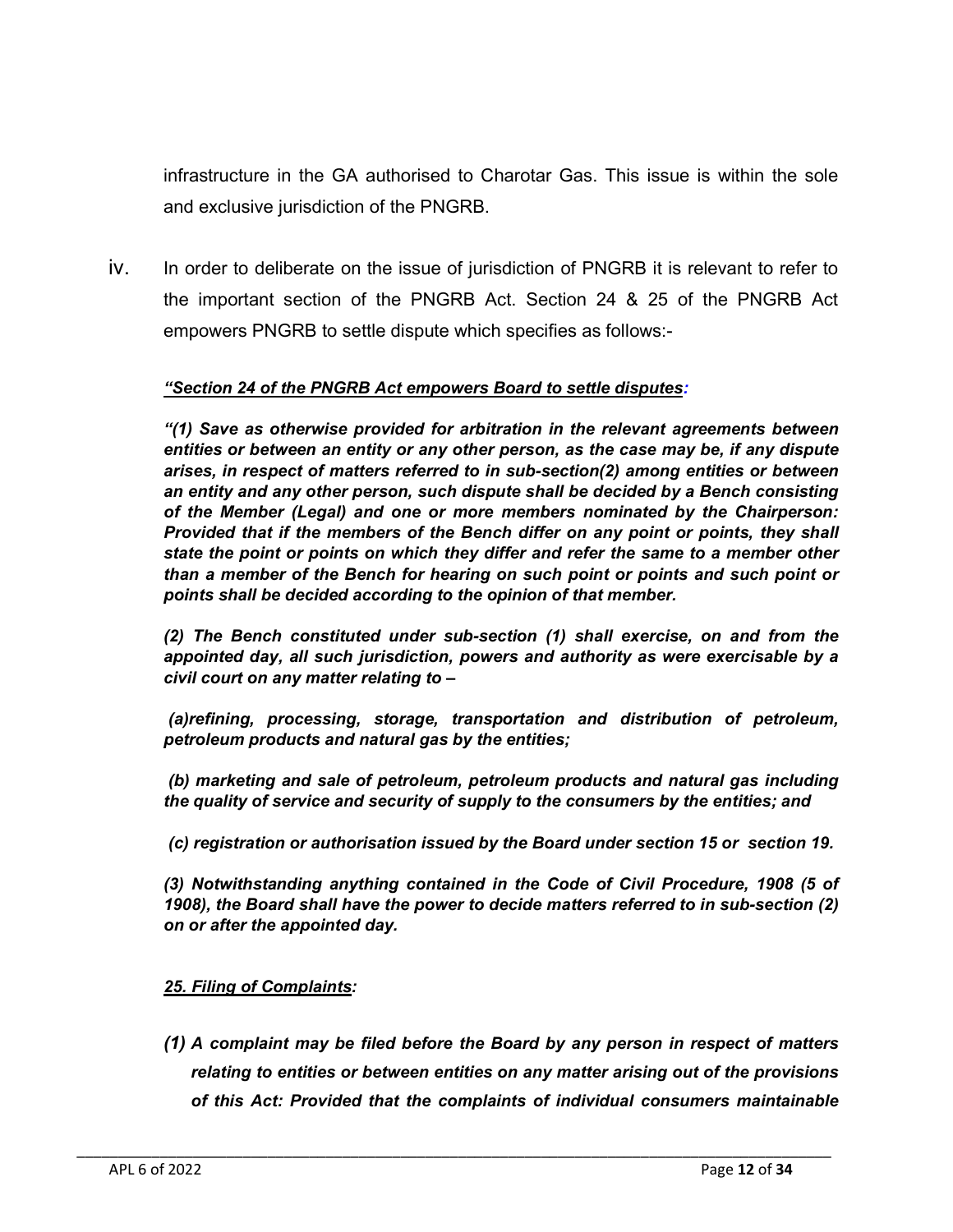*before a consumer disputes redress forum under the Consumer Protection Act, 1986 (68 of 1986) shall not be taken up by the Board but shall be heard and disposed of by such forum. Explanation.- For the purposes of this sub-section, the expression "consumer disputes redress forum" shall mean the district forum, State Commission or, the National Commission, as the case may be, constituted under the provisions of the Consumer Protection Act, 1986 (68 of 1986). (2) Every complaint made under sub-section (1) shall be filed within sixty days from the date on which any act or conduct constituting a contravention took place and shall be in such form and shall be accompanied by such fee as may be provided by regulations : Provided that the Board may entertain a complaint after the expiry of the said period if it is satisfied that there was sufficient cause for not filing the complaint within that period."*

- v. In the present case, M/s Charotar Gas has filed the Complaint before PNGRB u/s 25(2) of the PNGRB Act, 2006 with a prayer of immediate vacation. The primary issue before the PNGRB was the unauthorised activities carried out by the Gujarat Gas in the authorised GA of Charotar Gas which was granted by PNGRB following due procedure laid down under the provision of the PNGRB Act. PNGRB is the sole regulator, set up by the Parliament to regulate the refining, processing, storage, transportation, distribution, marketing and sale of petroleum, petroleum products and natural gas excluding production of crude oil and natural gas so as to protect the interests of consumers and entities engaged in specified activities relating to petroleum, petroleum products and natural gas and to ensure uninterrupted and adequate supply of petroleum, petroleum products and natural gas in all parts of the country and to promote competitive markets and for matters connected therewith or incidental thereto.
- vi. Section 16 of the PNGRB Act categorically states that "*No entity shall (a) lay, build, operate or expand any pipeline as a common carrier or contract carrier,(b) lay, build, operate or expand any city or local natural gas distribution network, without obtaining authorisation under this Act: Provided that an entity :- (i) laying, building, operating or expanding any pipeline as common carrier or contract*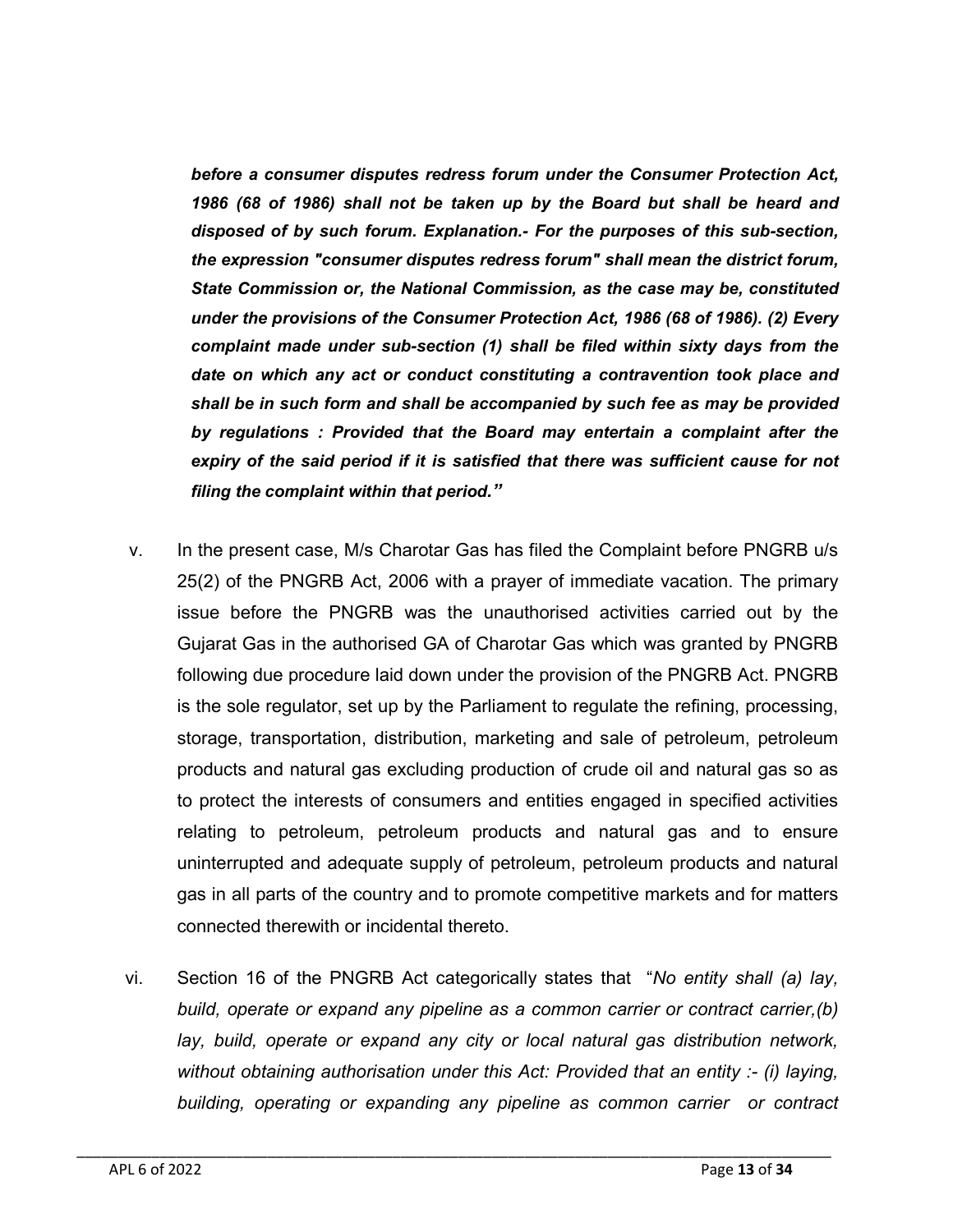*carrier; or (ii) laying, building, operating or expanding any city or local natural gas distribution network, immediately before the appointed day shall be deemed to have such authorisation subject to the provisions of this Chapter, but any change in the purpose or usage shall require separate authorisation granted by the Board".*

- vii. Therefore in terms of Section 16 of the PNGRB Act, there is no doubt that Section 16 of the PNGRB Act empowers absolute authority to PNGRB to grant authorisation and no entity can lay, build, operate or expand any city or local natural gas distribution network, without obtaining authorisation in accordance to the provision of the Act. Admittedly, Charotar Gas has obtained an authorisation by PNGRB u/s 18 of the PNGRB Act for Anand district including Kheda GA on 12.05.2015. PNGRB has an exclusive jurisdiction not only on the issue of granting authorisation but also on the issue of violation of authorisation or matters connected therewith or incidental there to and thus has an exclusive jurisdiction on the issue of unauthorised construction of CGD infrastructure by Gujarat Gas in Anand District which has been duly authorised to Charotar Gas. Arbitrator has no jurisdiction to decide on the issues relating to authorisation or of unauthorised construction of CGD infrastructure by Gujarat Gas or going into the terms of authorization granted by PNGRB or matters connected therewith or incidental thereto. The issue of violation of the terms the authorisation granted by PNGRB or unauthorised activities in the GA of the authorised entity cannot fall within the domain of Arbitration and Conciliation Act, 1996.
- viii. Moreover two entities by entering into a franchisee agreement, even prior to the enactment of PNGRB Act, cannot claim authorisation post notification of PNGRB Act unless has been specifically granted or accepted by PNGRB, being the sole authority to do so, in accordance of PNGRB Act.
- ix. It is true that Arbitration proceedings are in nature of civil dispute and any dispute arising out of the Franchisee agreement is very well within the domain of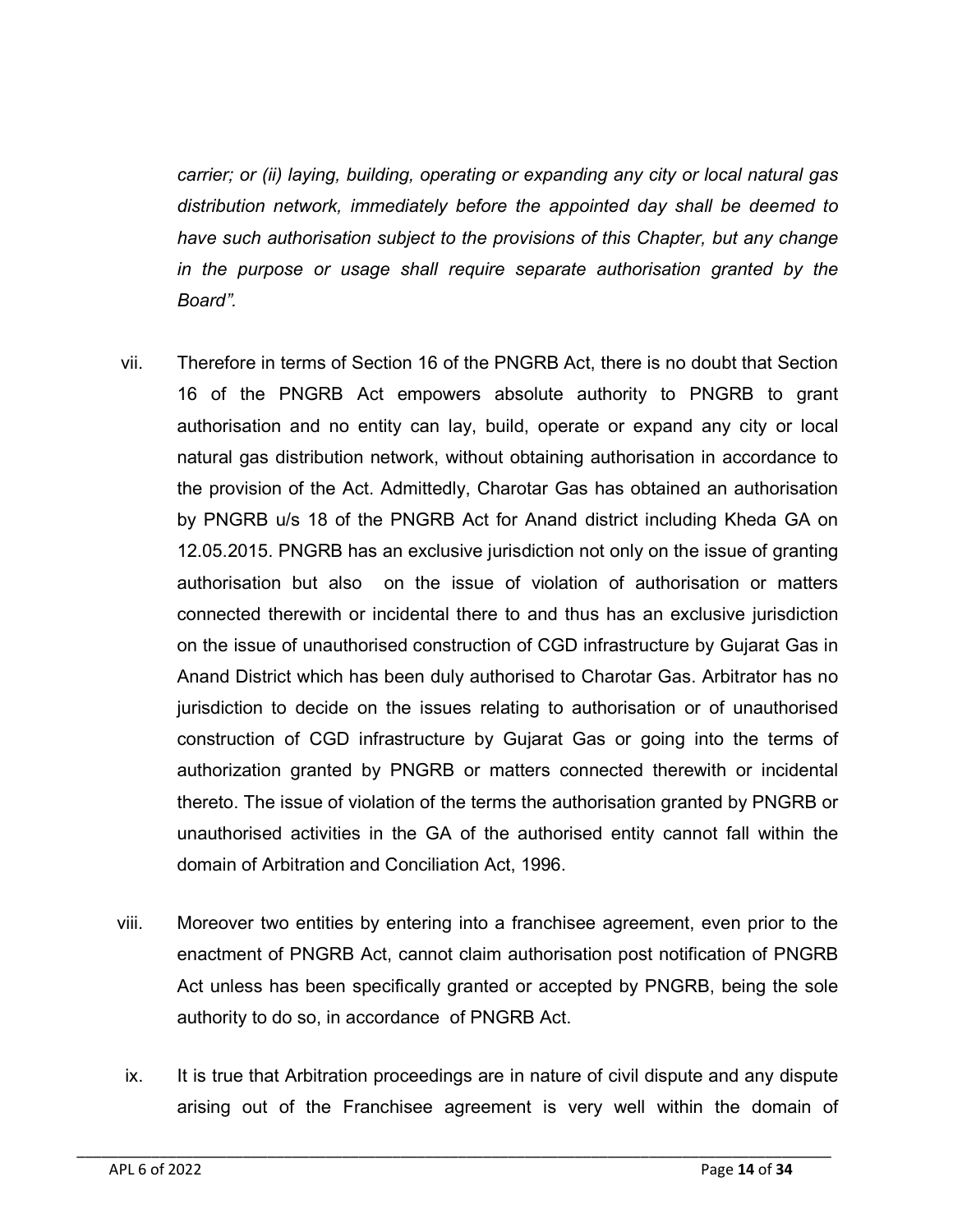Arbitrator. Arbitration is an alternate dispute resolution mechanism incorporated to have a speedy and out of court fair and efficient settlement of disputes arising in commercial relations where the parties to the transaction seek an amicable settlement of that dispute by recourse to conciliation. According to Black's Law Dictionary, Arbitration is a method of dispute resolution involving one or more neutral third parties. The preamble of the Arbitration and Conciliation Act itself suggests that Arbitration is a right *in personam* which binds two parties agreeing to opt for such mechanism for dispute resolution. Alternatively, for certain disputes arising between the parties covered and governed by special enactments, there are special courts/tribunals constituted under such enactments where the parties can approach in case of disputes arisen between them like Central Administrative Tribunal and State Administrative Tribunals constituted under the Administrative Tribunals Act, 1985 to deal with the Service matters of the civil servants and employees of public bodies/ authorities, Armed Forces Tribunal constituted under the Armed Forces Tribunal Act, 2007 to decide the disputes of defense personnel etc. These enactments generally have the exclusion jurisdiction set out with a notwithstanding clause mentioned in such acts. Such enactments set out the exclusivity of the disputes governed by such acts to be dealt with the specialized forums constituted to decide on such disputes. PNGRB Act is also one of such enactment notified to protect the interests of consumers and entities engaged in specified activities relating to petroleum, petroleum products and natural gas and to promote competitive markets and for matters connected therewith or incidental thereto.

x. In the present case the prayer before the PNGRB by Charotar Gas was for vacation of land of Charotar Gas and to desist the operation of CNG station by other entity within the authorised GA of Charotar Gas. Accordingly PNGRB being the sole regulator, as per the PNGRB Act, has the sole authority to direct Gujarat Gas to cease and desist operation of the CNG Station in the area authorised to Charotar. The issue of examining the terms of the authorisation is beyond the scope of the Franchisee Agreement which has been signed by the two entities.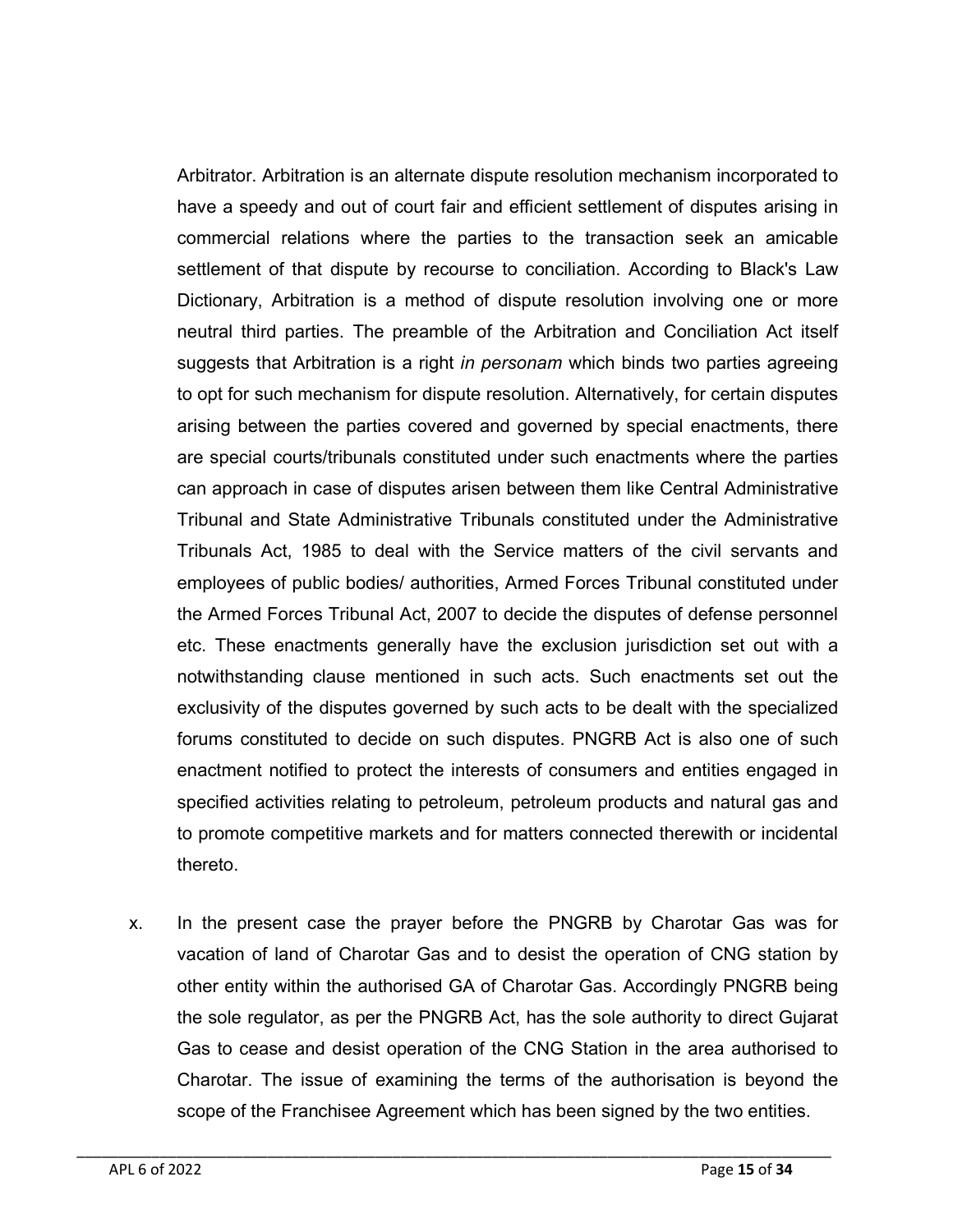- xi. It is also contended by Gujarat Gas that the impugned order is barred by *resjudicata* as the subject matter of impugned order had been referred to arbitration vide arbitration notice dated 28.06.2017 before Ld. sole arbitrator and having failed in the Arbitration Proceeding and Civil Court, Charotar Gas approached the PNGRB with its complaint under Sec. 25 of PNGRB Act which has same subject issue. This Tribunal is of the view that the issue before the arbitrator and the Civil Judge pertains to the breach of obligation by Charotar Gas which were arising from the Franchisee agreement and to indemnify Gujarat Gas for losses caused for not acting in conformity with the terms and conditions of the Franchisee Agreement. Thereby Gujarat Gas is well within its right to claim damages under the Franchisee Agreement before the Arbitrator for the same, which is very well within the domain of the Arbitration.
- xii. In view of the above, this Tribunal do not agree with the contention of Gujarat Gas that PNGRB has no jurisdiction to adjudicate disputes or complaints, the subject matter of which is already a subject matter of an ongoing arbitration. The proceeding before the Arbitral Tribunal and the civil judge have no correlation to the issue of unauthorised activity in the authorised area of Charotar Gas granted by PNGRB, which can only be decided by PNGRB. PNGRB has an exclusive jurisdiction not only on the issue of granting authorisation but also on the issue of violation of authorisation or matters connected therewith or incidental thereto. Thus PNGRB in its impugned order is right in holding that Board being the only governing body of the Petroleum and Natural Gas Regulatory framework has a power to regulate, cease any activity which might harm the interest of the consumers and entities as well as promoting fair competition among the entities.

## 5. Issue 2: Whether Gujarat Gas has "deemed authorization" under Section 16 of the PNGRB Act

i. Gujarat Gas has contended that the Impugned Order is *ultra vires* the proviso to Sec.16 of the PNGRB Act since it is erroneously holding that the online mother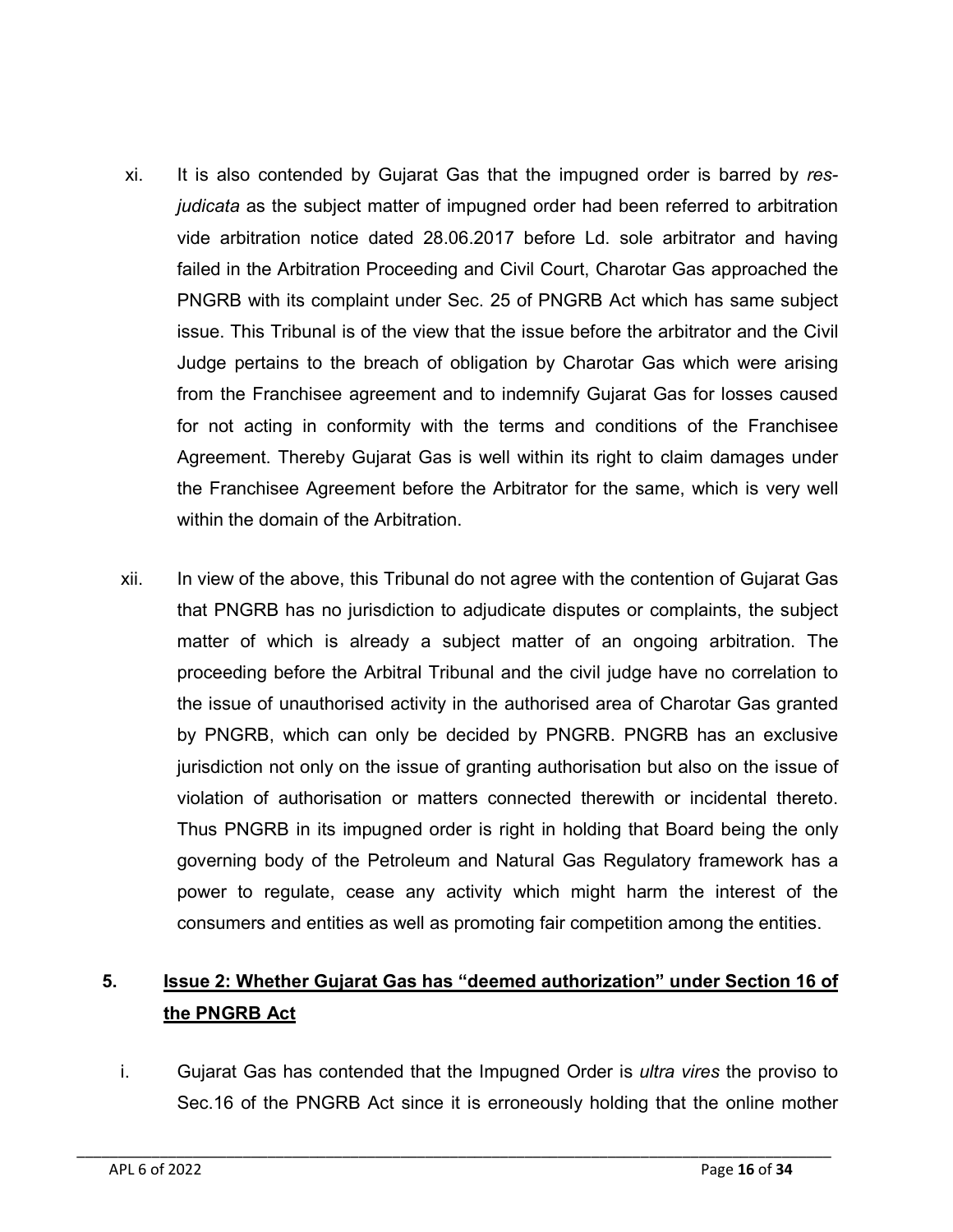CNG station and seven (7) daughter booster CNG stations were unauthorized, when they are covered by the deemed authorization provided as per proviso to Sec. 16 of the PNGRB Act. The Impugned Order has completely ignored the fact that the infrastructure exclusivity vested with Charotar Gas was only prospective and would not cover CNG Stations developed under a Franchise Agreement with Charotar Gas. The Franchise Agreement was entered into on an exclusive basis and the unilateral application by Charotar Gas to seek an application under Regulation 18(2) CGD Authorisation Regulation was itself a breach of the exclusivity vested with Gujarat Gas under the Franchise Agreement.

- ii. Whereas Charotar Gas has argued that there was no registration done by Gujarat Gas as a deemed authorised entity or any such claim made even at the stage of grant of authorisation by the PNGRB to Charotar Gas and is now seeking deemed authorisation under the Franchisee Agreement, as a franchisee of Charotar Gas. Admittedly neither Gujarat Gas nor Charotar Gas were authorised by the Central Government prior to the appointed date, therefore, the applicability of the deeming provision of Section 16 and 17 of the PNGRB Act to either Gujarat Gas or Charotar Gas does not arise. It is for this reason that Charotar Gas has obtained a specific authorisation from the regulator PNGRB for the area in issue whereas Gujarat Gas did not obtain an authorisation for the area in issue. The Franchisee Agreement was only for establishing and maintaining one CNG Station at the "Site". The additional daughter booster stations, could only be as per agreement of the parties for which separate supplementary agreements would have to be entered into and the argument of Gujarat Gas that, in terms of the Franchisee Agreement, is entitled to construct CNG Stations and operate the same as an agency of Charotar Gas is the complete opposite of the arrangement envisaged under the Franchisee Agreement.
- iii. This Tribunal is of the view that pursuant to the enactment of the PNGRB Act on 01.10.2007, admittedly the CGD operations can only be done by entities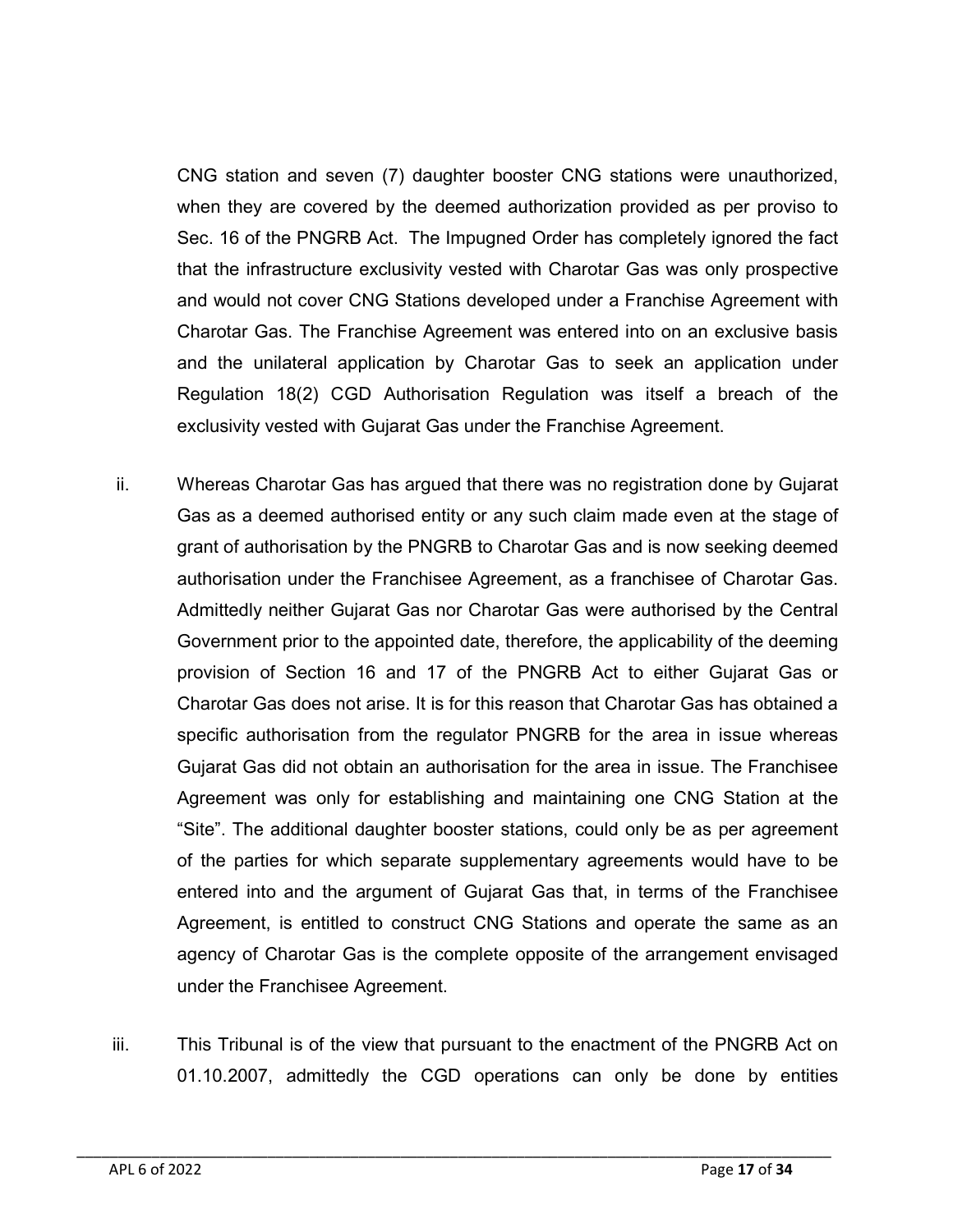authorised in accordance with the provisions of the Section 16 of the Act which reads as under:

## *16. Authorisation*

*No entity shall-*

- *(a) lay, build, operate or expand any pipeline as a common carrier or contract carrier,*
- *(b) lay, build, operate or expand any city or local natural gas distribution network, without obtaining authorisation under this Act : Provided that an entity :*
	- *(i) laying, building, operating or expanding any pipeline as common carrier or contract carrier; or*
	- *(ii) laying, building, operating or expanding any city or local natural gas distribution network, immediately before the appointed day shall be deemed to have such authorisation subject to the provisions of this Chapter, but any change in the purpose or usage shall require separate authorisation granted by the Board.*

The only exception to the above provision is given under the proviso of Section 16 i.e. deemed authorisation.

iv. Further Section 17 (2) of the PNGRB Act provides that "*An entity which is laying, building, operating or expanding, or which proposes to lay, build, operate or expand, a city or local natural gas distribution network shall apply in writing for obtaining an authorisation under this Act : Provided that an entity laying, building, operating or expanding any city or local natural gas distribution network authorised by the Central Government at any time before the appointed day shall furnish the particulars of such activities to the Board within six months from the appointed day."* Thus Section 17(2*)* obliges entities to apply to the PNGRB for authorization, and its proviso says that such entities which were authorized by the Central Government at any time before the appointed day, shall furnish the particulars of such activities to the Board within six months from the appointed day. Further Section 17 (4) of the PNGRB Act provides that *"Subject to the provisions of this Act*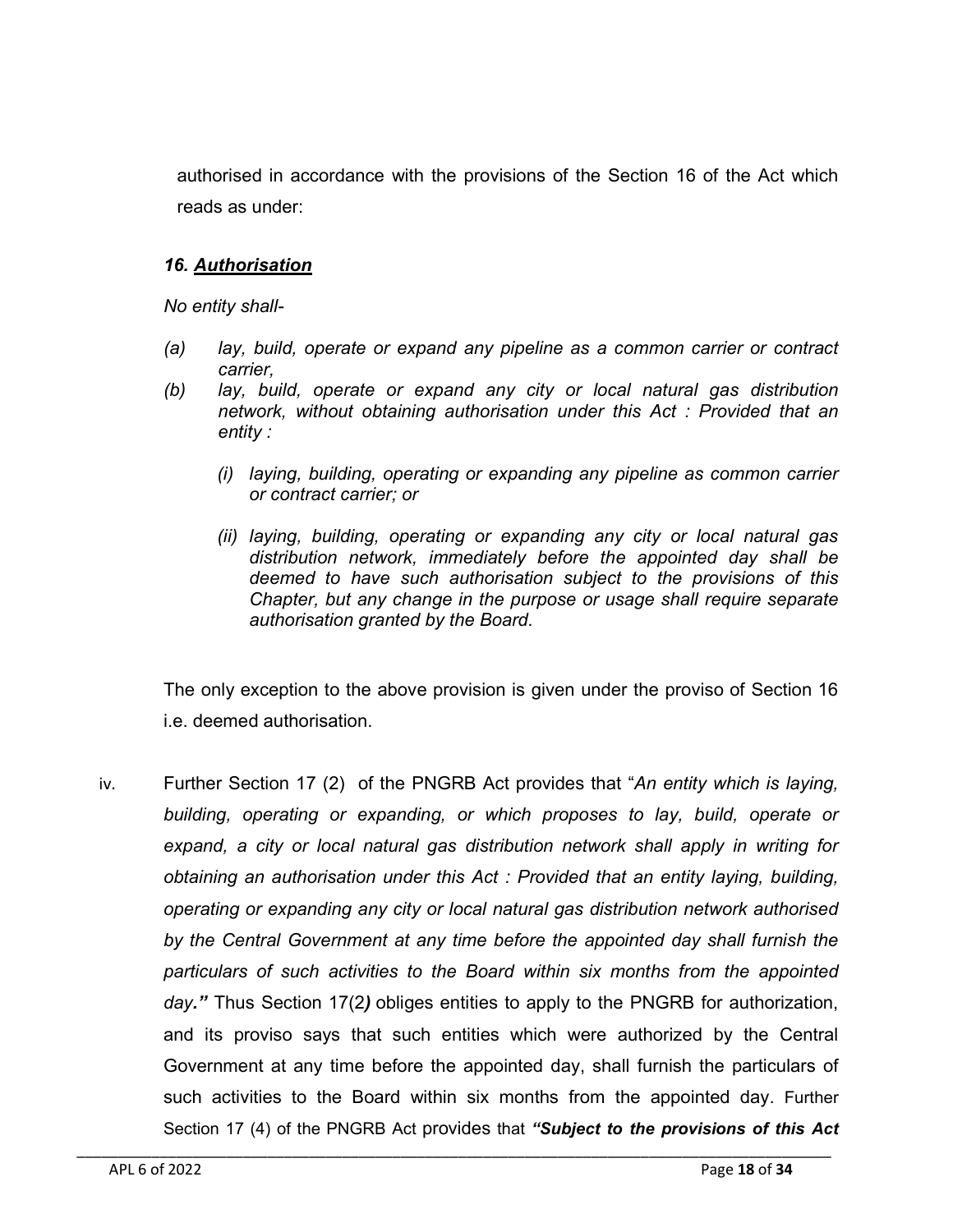and consistent with the norms and policy guidelines laid down by the Central *Government, the Board may either reject or accept an application made to it, subject to such amendments or conditions, if any, as it may think fit."* It is also relevant to mention herein that Section 19 of the PNGRB Act provides for the grant of authorizations, and reads as follows:

- "*19. Grant of authorization.*
	- *(1) When, either on the basis of an application for authorisation for laying, building, operating or expanding a common carrier or contract carrier or for laying, building, operating or expanding a city or local natural gas distribution network is received or on suo motu basis, the Board forms an opinion that it is necessary or expedient to lay, build, operate or expand a common carrier or contract carrier between two specified points, or to lay, build, operate or expand a city or local natural gas distribution network in a specified geographic area, the Board may give wide publicity of its intention to do so and may invite applications from interested parties to lay, build, operate or expand such pipelines or city or local natural gas distribution network.*
	- *(2) The Board may select an entity in an objective and transparent manner as specified by regulations for such activities*."
- v. Further Regulation 18 of the CGD Regulations which is relevant over here, pertains to entities not authorized by the Central Government, and provides as follows:
	- *"18. Entity not authorized by the Central Government for laying, building, operating or expanding CGD network before the appointed day.*
		- *(1) An entity laying, building, operating or expanding CGD network at any time*  before the appointed day but not duly authorized to do so by the Central *Government shall apply immediately for obtaining an authorization in the form as at Schedule I.*
		- *(2) The Board may take into consideration the following criteria while considering the application for grant of authorization, namely: -*
			- *(a) the entity meets the minimum eligibility criteria as specified in clauses (a) to (e) and (i) of sub regulation (6) of regulation 5 before the appointed date and is possessing all necessary statutory clearances, permissions, no*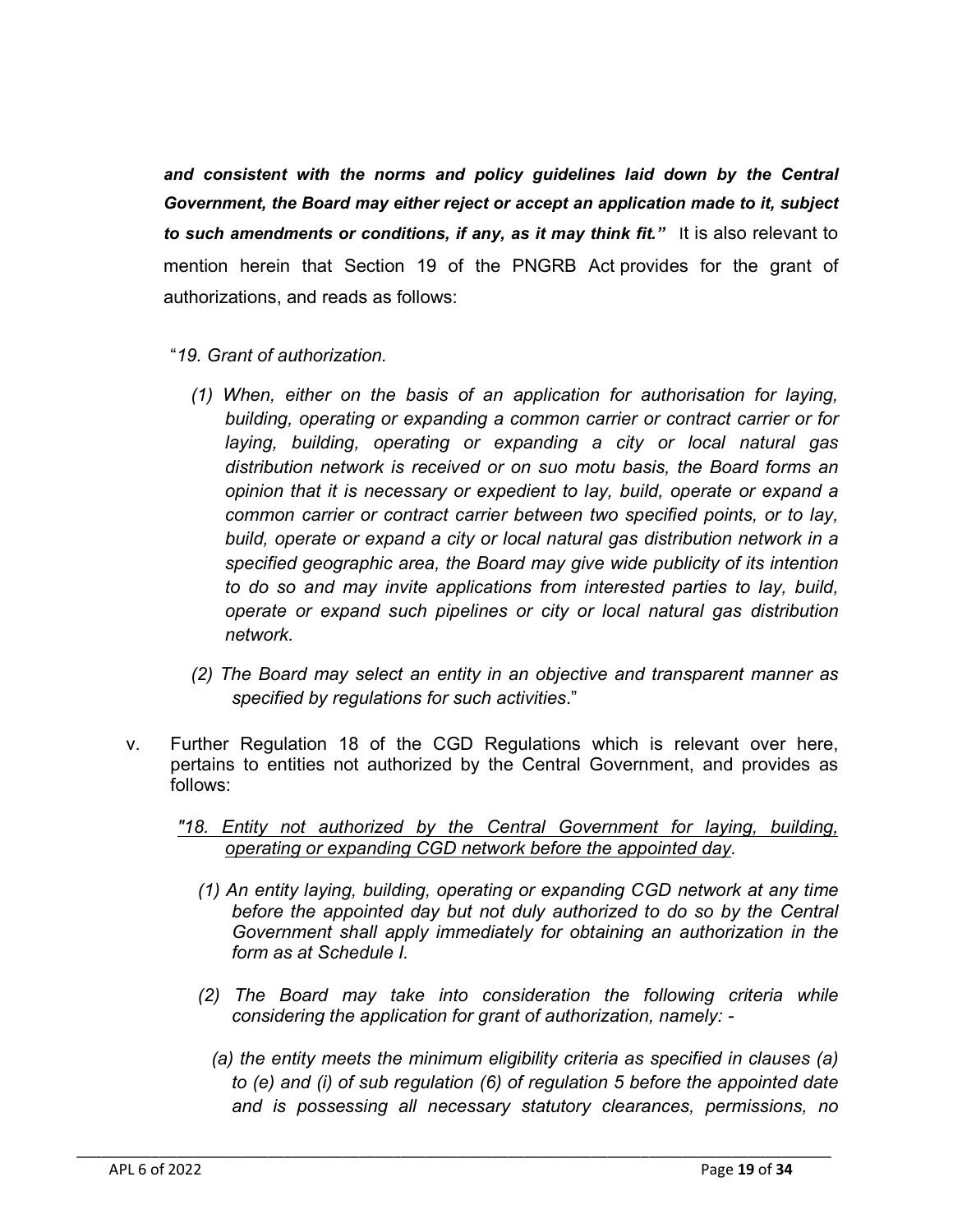*objection certificates from the Central and State Governments and other statutory authorities;*

*(b) an entity which is not registered under the Companies Act, 1956 at the time of submitting the application for grant of authorization shall undertake to become a company registered under the Companies Act, 1956:*

*Provided that the Board may exempt an entity to register under the Companies Act, 1956 on such conditions as it may deem appropriate;*

- *(c) a satisfactory assessment of the actual physical progress made and the financial commitment thereof till immediately before the appointed day in comparison with the entity's DFR appraised by the financial institution funding the project. In case the project has not been funded by any financial institution, the Board may appraise the DFR. The DFR of the entity should clearly indicate the specified geographical area of the project and also specify the coverage proposed for CNG and PNG. In case upon scrutiny of the DFR by the board by taking into account the geographical area, customer segments, infrastructure requirements, etc. proposed by the entity, the DFR is found to be sub-optimal and unacceptable, the Board may not consider the case of the entity for issuing the authorization;*
- *(d) in respect of the actual physical progress made and the financial commitment thereof referred to in clause (c), a physical progress of at least twentyfive percent and a financial commitment of at least twenty five percent of the capital expenditure identified for the CGD project as per the DFR immediately before the appointed day may be considered as adequate;*
- *(e) the entity should have arranged, by way of acquisition or lease, land for CGS and procured the necessary equipment for erecting the CGS before the appointed day;*
- *(f) the Board reserves the right to get the actual physical progress and the financial commitment certified and depending upon the progress achieved, the Board may consider authorizing the entity for the authorized area –*

*i) as per the geographical area in its DFR;*

*ii)as per the geographical area actually covered under implementation till the appointed day; or*

*ii) the geographical area as specified by the Board;*

\_\_\_\_\_\_\_\_\_\_\_\_\_\_\_\_\_\_\_\_\_\_\_\_\_\_\_\_\_\_\_\_\_\_\_\_\_\_\_\_\_\_\_\_\_\_\_\_\_\_\_\_\_\_\_\_\_\_\_\_\_\_\_\_\_\_\_\_\_\_\_\_\_\_\_\_\_\_\_\_\_\_\_\_\_\_\_\_\_\_\_

*(g) in relation to laying, building, operating or expanding the CGD network, it is for the entity to satisfy the Board on the adequacy of its ability to meet the applicable technical standards, specifications and safety standards as*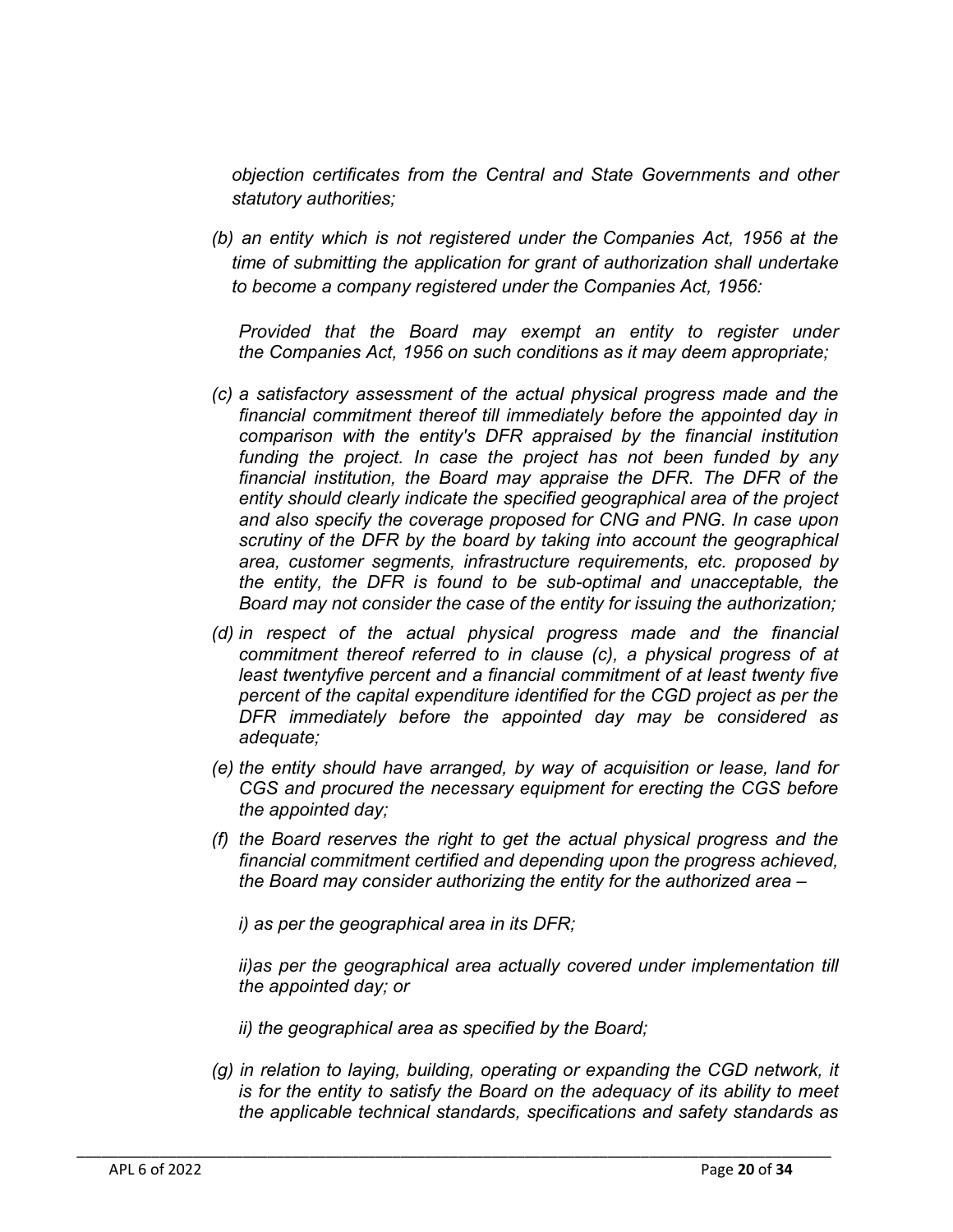*specified in the relevant regulations for technical standards and specifications, including safety standards and the quality-of-service standards as specified in regulation 15;*

- *(h) assessment of the financial position of the entity in timely and adequately meeting the financial commitments in developing the CGD network project as appraised by a financial institution and an examination of the audited books of accounts of the entity;*
- *(i) firm arrangement for supply of natural gas to meet the demand in the authorized area to be covered by the CGD network;*
- *(j) any other criteria considered as relevant by the Board based on the examination of the application.*
- *(3) The evaluation of the application in terms of the clauses (a) to (j) shall be done in totality considering the composite nature and the inter-linkages of the criteria.*
- *(4) The Board, after examining the application in terms of the criteria under subregulation (2) and also taking into account the requirements in other regulations, may form a prima-facie view as to whether the case should be considered for authorization.*
- *(5) In case of prima-facie consideration, the Board shall issue a public notice in one national and one vernacular daily newspaper (including web-hosting) giving brief details of the project and seek comments and objections, if any, within thirty days from any person on the proposal.*
- *(6) The Board, after examining the comments and objections, if any, under subregulation (5), may either consider or reject the case for grant of authorization for the CGD network.*
- *(7) In case it is decided to grant authorization, the same shall be in the form at Schedule D.*
- *(8) In case of rejection of the application, the Board shall pass a speaking order after giving a reasonable opportunity to the concerned party to explain its case and proceed to select an appropriate entity for the project in terms of Regulation 6.*
- *(9) In case the entity is selected for grant of authorization for CGD network-*

\_\_\_\_\_\_\_\_\_\_\_\_\_\_\_\_\_\_\_\_\_\_\_\_\_\_\_\_\_\_\_\_\_\_\_\_\_\_\_\_\_\_\_\_\_\_\_\_\_\_\_\_\_\_\_\_\_\_\_\_\_\_\_\_\_\_\_\_\_\_\_\_\_\_\_\_\_\_\_\_\_\_\_\_\_\_\_\_\_\_\_

*(a) the network tariff and the compression charge for CNG shall be determined under the Petroleum and Natural Gas Regulatory Board*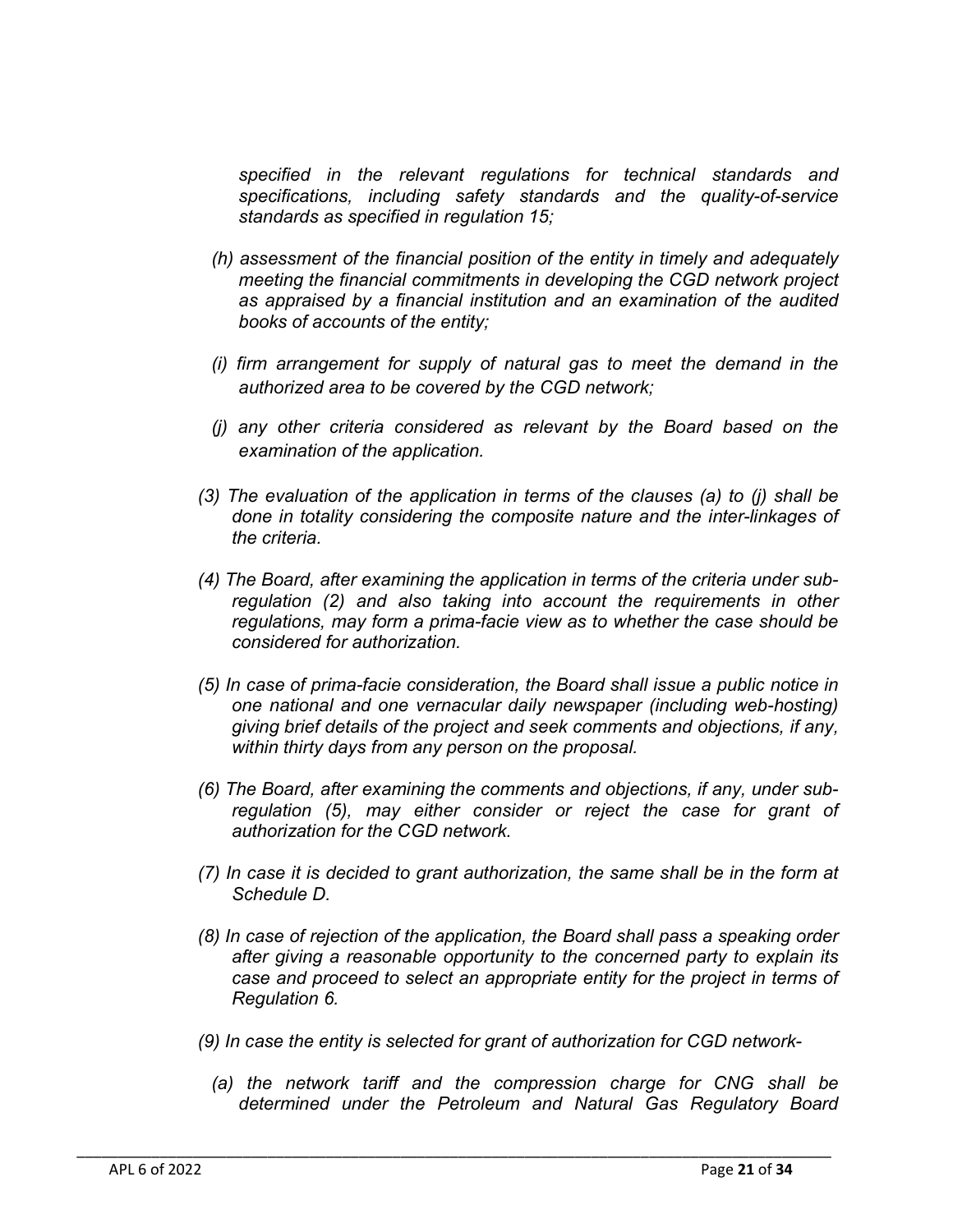*(Determination of Network Tariff for City or Local natural Gas Distribution Networks and compression charge for CNG) Regulations 2008;*

- *(b) the Board may consider grant of exclusivity on such terms and conditions as specified in the Petroleum and Natural Gas Regulatory Board (Exclusivity for City or Local Natural Gas Distribution Networks) Regulations, 2008;*
- *(c) the entity shall abide by the technical standards, specifications including safety standards as specified under relevant regulations for technical standards and specifications, including safety standards;*
- *(d) the provisions under regulations 9, 13, 14, 15 and 16 shall apply to the entity."*

*...............*

vi. There is no dispute with the fact that Gujarat Gas had been operating under the policy of the State Government prior to the notification of the PNGRB Act. It is relevant to mention here that by the recent Judgement dated 28.09.2021 of the Hon'ble Supreme Court of India in *Adani Gas Limited v. Union of India & Ors., 2021 SCC Online SC 820,* the Hon'ble Court has clarified that such activities based on the authorisations given by the State became exposed to the vice of illegality, since the States did not have legislative competence to grant such authorisations in the first place and has held that

## Quote :

*".....deemed authorization" clause under proviso to Section 16 is subject to other provisions of Chapter IV, including Section 17 and, further, that only entities granted authorization by the Central Government, fell in that category. As a sequitur, it is held that entities which had received authorization from States, had to seek authorization under the PNGRB Act, in terms of Section 17(2), and in compliance with the conditions spelt out under the CGD Regulations. The role of the State in granting NOC is only supportive or collaborative, in terms of the Central Government's policy, of 2006, and cannot confer any advantage to any entity, which has to seek and be granted specific authorization in terms of the PNGRB Act on the merits of its application*......" Unquote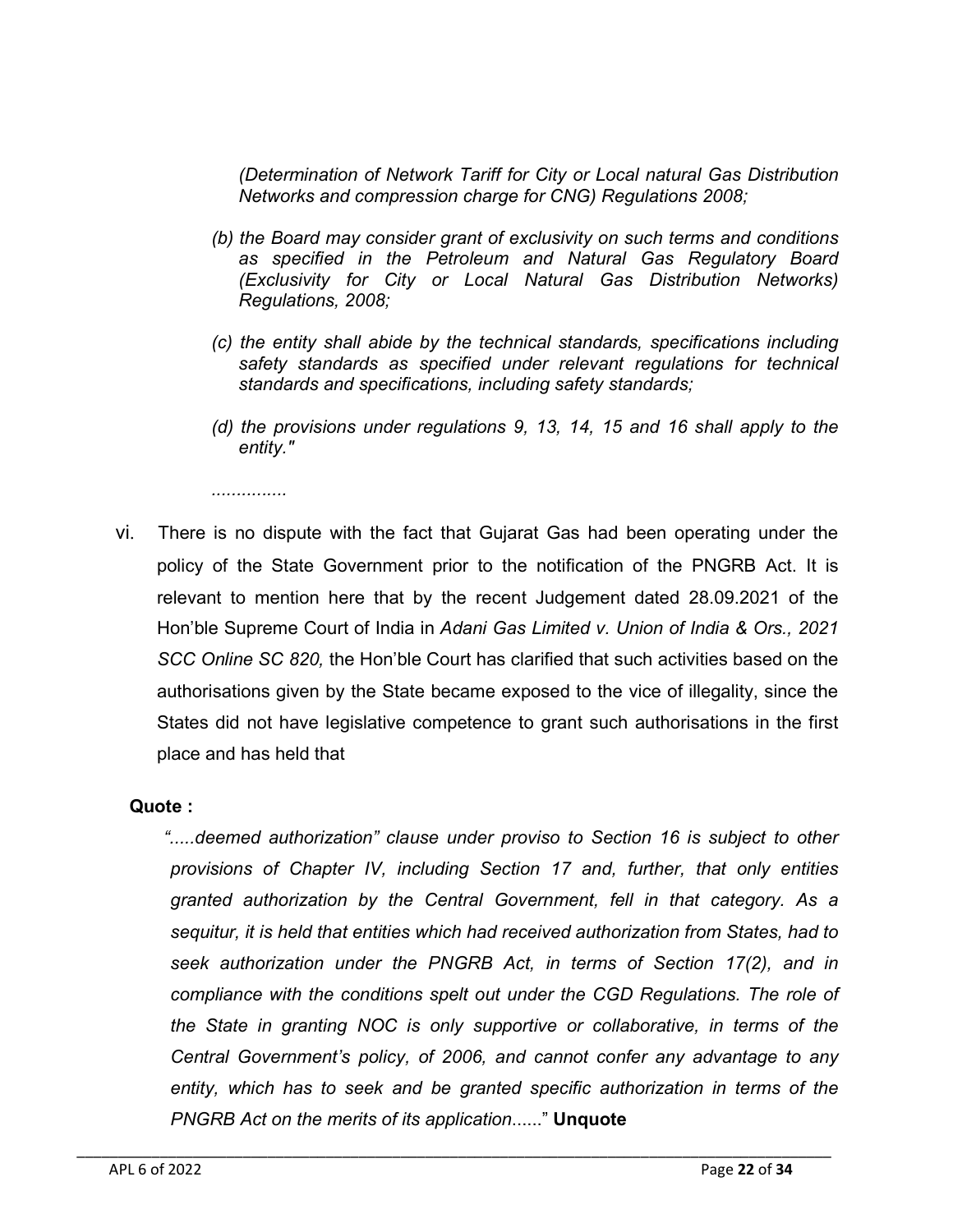- vii. In the present matter before us, the terms of operation & maintenance of CNG station are governed by Franchisee Agreement which was executed prior to the enactment of PNGRB Act and also prior to grant of authorisation to Charotar Gas. The PNGRB Act came into effect on 01.10.2007 and mandated authorizations by the Board, being the sole regulator, for the laying, building, operating or expanding any city or local natural gas distribution network. It is also pertinent to mention herein that the PNGRB issued a press note on 30.10.2007 calling upon all the concerned entities involved in or proposed to the laying, building, operating or expanding of a City or Local Gas Distribution Network prior to the appointed date, i.e 01.10.2007 to furnish information, in accordance with the PNGRB Act, of such activities to the Board within six months from the appointed day. Admittedly neither any information was submitted by Gujarat Gas for seeking deemed authorisation which is a statutory requirement, as per the PNGRB Act, by entities authorized by the Central Government for laying, building, operating or expanding CGD network before the appointed day nor had applied for authorisation as required by Entity not authorized by the Central Government for laying, building, operating or expanding CGD network before the appointed day. There is no dispute with the fact that neither Gujarat Gas nor Charotar Gas were authorised by the Central Government prior to the appointed date i.e 01.10.2007 which is also admitted by the Gujarat Gas.
- viii. Thus, the applicability of the deeming provision of Section 16 and 17 of PNGRB Act to either Gujarat Gas or Charotar Gas does not arise. And thus Gujarat Gas is not covered under the definition of deemed authorisation as per the PNGRB Act/ Regulation. PNGRB did accepted and granted authorisation to Charotar Gas, as per Schedule-D under Section 18 (1) of the CGD Regulation which is applicable for the entities not authorised by Central Govt before the appointed day for the area in issue. Even after the notification of PNGRB Act, Gujarat Gas neither submitted any information nor applied for the authorisation for Anand Area the activities of which is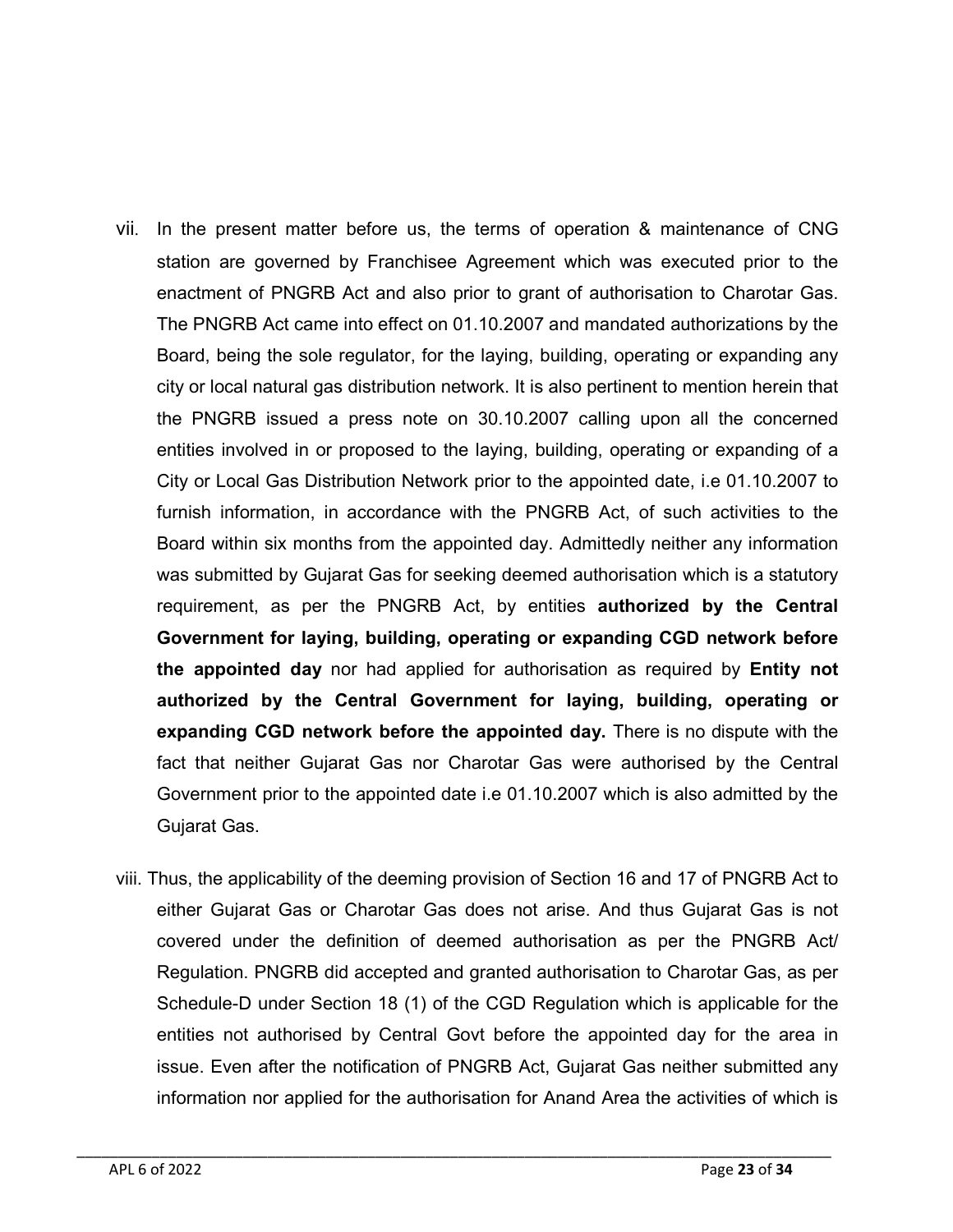presently in dispute, required as per the PNGRB Act/Regulation. In fact no document is placed on record to demonstrate that Gujarat Gas had submitted any comments or filed objections even at the time of processing of the Charotar Gas application under Section 18 of the PNGRB Act.

Therefore, this Tribunal is of the view that contention of Gujarat Gas having "deemed authorisation" for the Anand Area is not correct as it has neither been authorized by the central government nor by PNGRB.

Thereby PNGRB is correct in upholding that Gujarat Gas does not qualify as a "deemed" authorised entity under the provision of the PNGRB Act.

## 6. Issue 3: Whether Gujarat Gas can continue to operate Compressed Natural Gas (CNG) stations including one mother and 7 daughters station situated within the geographical area authorised to Charotar Gas .

- i. Contention of Gujarat Gas, that the Franchisee Agreement dated 23.09.2006 predated PNGRB Act, 2006, which was notified on 01.10.2007 (except Sec.16, which was notified on 15.07.2010). Therefore, there was no prohibition till 15.07.2010 on operation of the CNG stations by Gujarat Gas.
- ii. The Franchisee Agreement did not become illegal even after Sec.16 of the PNGRB Act came into force on 15.07.2010,as time period was provided for parties to obtain authorisation under CGD Authorisation Regulations (including Regulation 18). Charotar applied for authorisation under Reg.18 of CGD Authorisation Regulations and obtained authorisation on 12.05.2015 with only infrastructure exclusivity and no marketing exclusivity for 843 sq.km. area in Anand District.
- iii. Further Regulation 8(2) of the CGD Exclusivity Regulations permits entities to develop CNG stations through agreements with other entities, so development of CNG stations under the Franchisee Agreement continued. There was no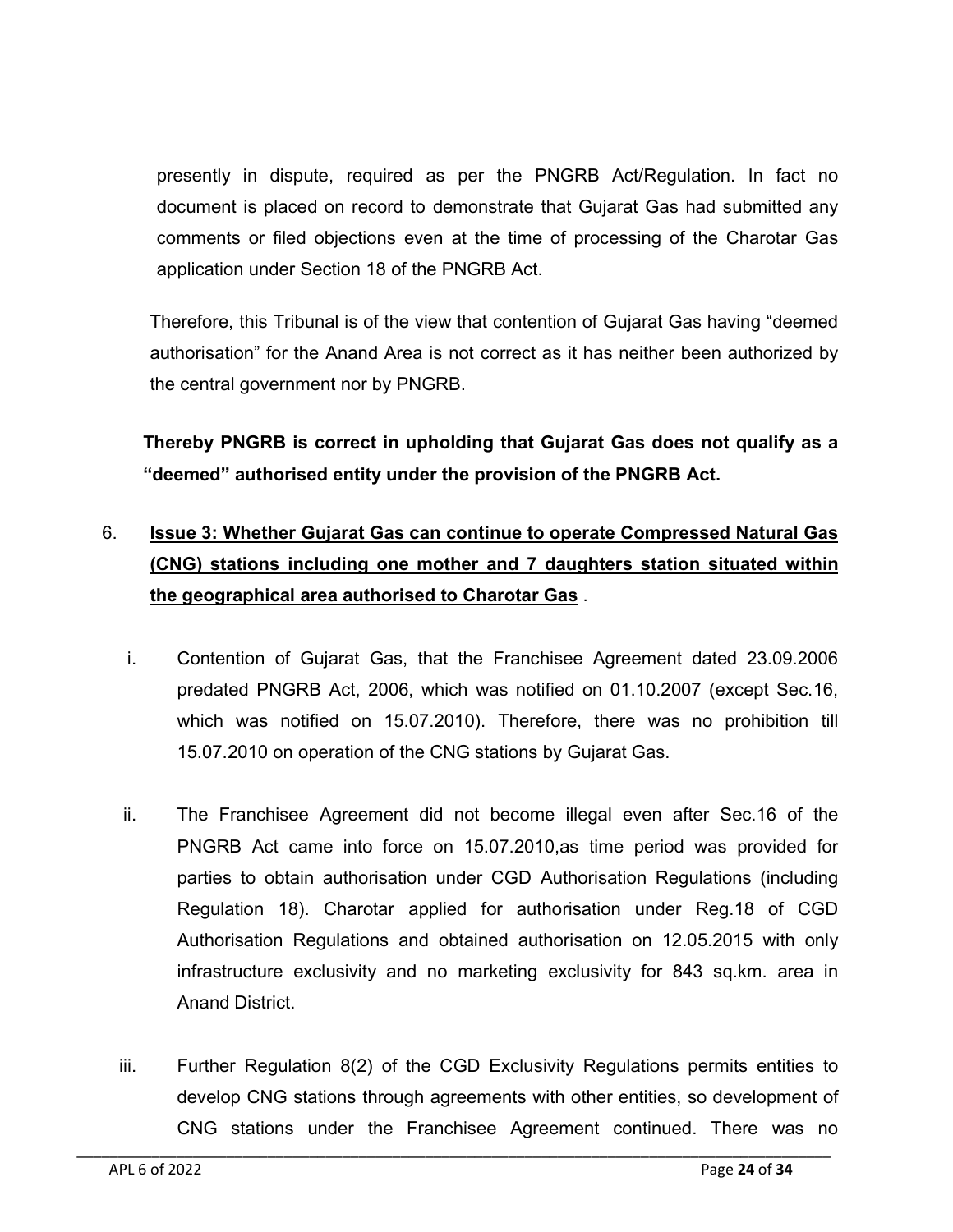automatic termination of the Franchisee Agreement as the CGD Exclusivity Regulations permit development of CNG stations through agreements with third parties.

- iv. It is also contended by Gujarat Gas that Charotar Gas by its own conduct never declared the Franchisee Agreement to have become void once it got the authorisation under Regulation 18. Instead, Charotar Gas continued the Franchisee Agreement arrangement and dispute arose in relation to the right vested with Appellant to extend the term of the Franchisee Agreement for another ten (years).
- v. Whereas Charotar Gas has argued that there is no dispute that Charotar Gas does not have marketing exclusivity however, it has marketing authorisation. The only implication would be that if any other person has marketing authorisation, he is entitled to supply gas using the network of the authorised entity. It is only the authorised entity that can maintain the CGD network. However, for Gujarat Gas to even claim any right to supply gas within the area in issue, it has to show that it has an authorisation. Admittedly, the authorisation granted to Gujarat Gas does not cover the area in issue which has been authorised to Charotar Gas. It is not possible for Gujarat Gas to supply gas using its own network and infrastructure, within the area authorised to Charotar Gas. This is because Charotar Gas has been granted network exclusivity.
- vi. It is relevant to mention herein that under Regulation 18 of the CGD authorisation Regulation an entity laying, building, operating or expanding a CGD network at any time before the appointed day but not duly authorized to do so by the Central Government shall apply immediately for obtaining an authorization in the form as at Schedule I. In case it is decided by PNGRB to grant authorization, the same shall be in the format Schedule-D. In the present case Charotar Gas was granted authorisation under regulation 18 and on perusal of the authorisation letter dated 12.05.2015, which is issued to Charotar Gas, it is mentioned therein that no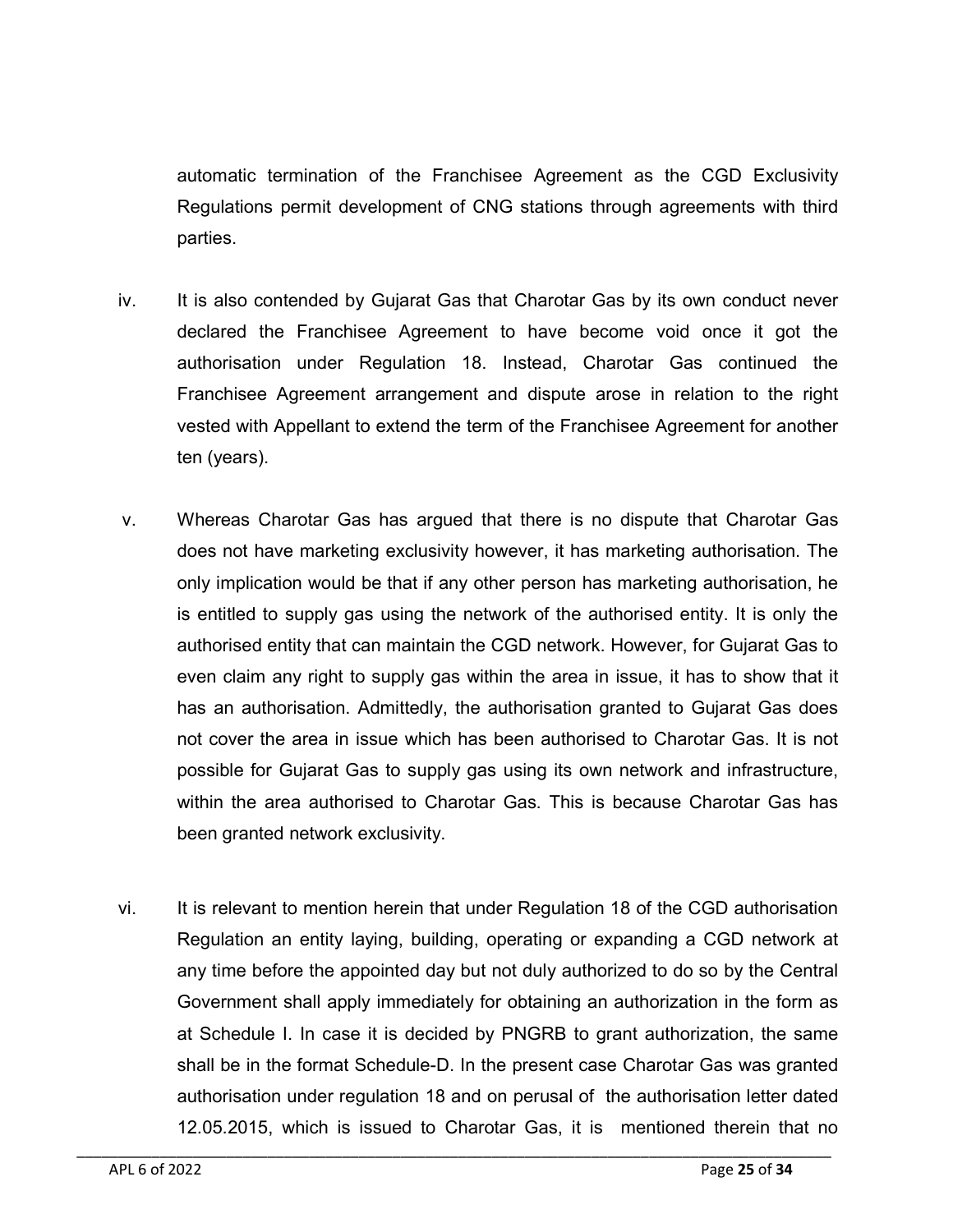marketing exclusivity is granted to Charotar Gas for the development of the CGD Network in the Anand Area including Kanjari & Vadtal GA. However Clause 4 of the Schedule- D attached with the authorisation letter granted an exclusivity period under PNGRB (Exclusivity for City or Local Natural Gas Distribution Networks) Regulations, 2008, in respect of the following:

.......

."

- *(a) Up to 31.03.2026 from the date of this communication for laying , building and expansion of the CGD Network; and*
- *(b) No Exclusivity in terms of an exemption from the purview of common carrier for the CGD network.*

*........................."*

Further Clause 6 of Schedule –D states that *"the entity shall publish the approved network tariff for transportation of natural gas as well as the compression charge in the CGD network in the authorized area*." Clause 8 of the above mentioned Schedule specifies that "*the entity shall publish & display the retail selling price of CNG for the purpose of invoicing to CNG customers in Rs./KG at all NG dispensing stations."*

- vii. Thus schedule D of the authorisation letter issued to Charotar Gas shows that PNGRB has imposed various obligations which are required to be complied by Charotar Gas as an authorised entity for its GA & has to abide by various Regulations as specified therein or else will result in penal action.
- viii. It is correct to hold that Gujarat Gas does not have any deemed authorisation and has never applied for authorisation or has ever approached or filed any objection to PNGRB at the time of process of authorisation to Charotar Gas w.r.t. the disputed GA.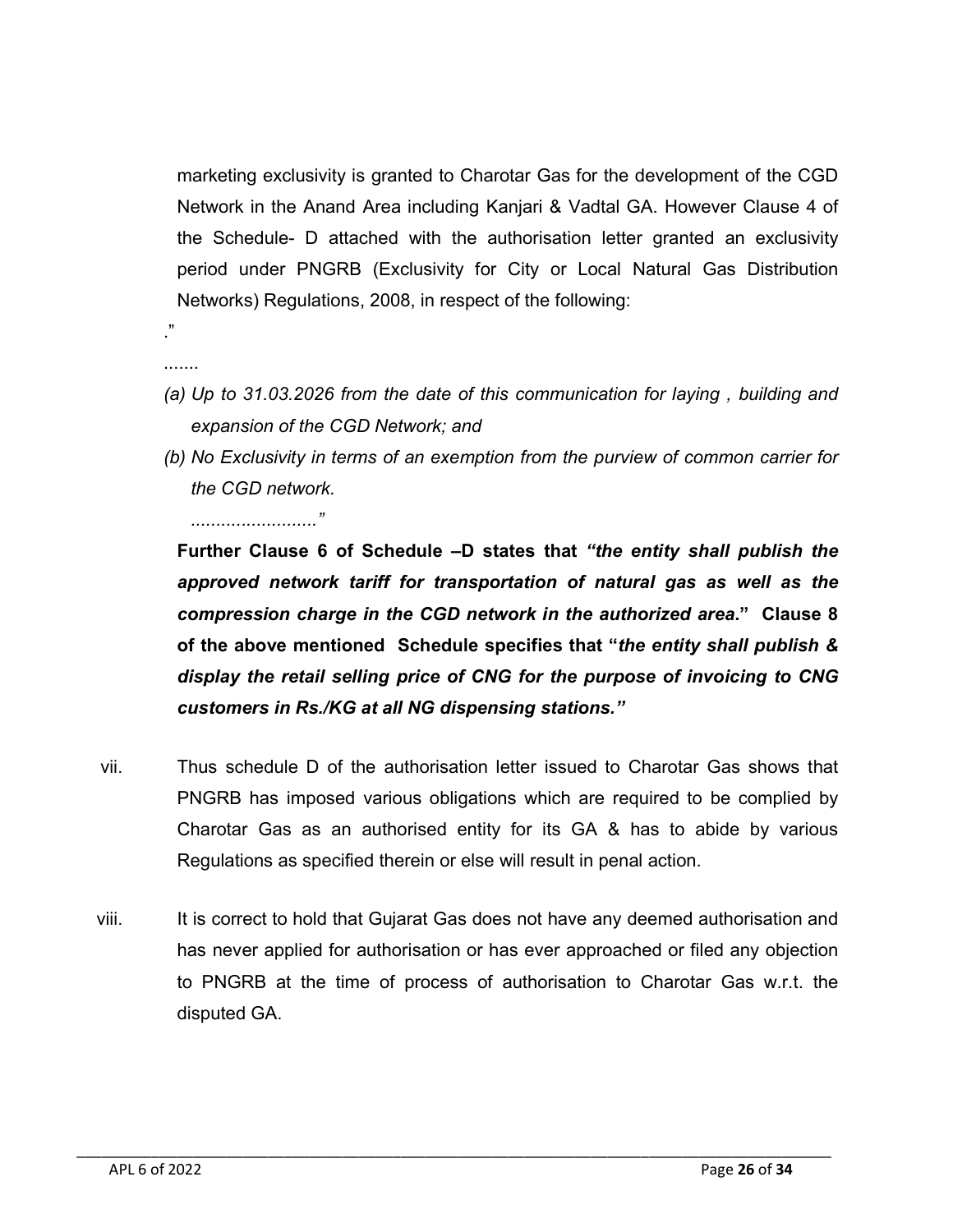- ix. However Charotar Gas applied & succeeded in getting authorisation from PNGRB under Regulation 18 of the Authorisation Regulation but did not get exclusivity from the purview of common carrier or contract carrier for the CGD Regulation.
- x. In fact various communication on record shows that Gujarat Gas changed its stand which was earlier confirmed by Gujarat Gas that proposal for handover/sale of equipment was under consideration and are in the process of appointing a valuation consultant and sought further extension of the Agreement upto 30.06.2017.
- xi. After receiving various extensions, for the first time on 07.04.2017 Gujarat Gas changed its stand, w.r.t handing over of the disputed CNG station and contended that operation of the CNG Stations in the authorized area of Charotar Gas is in relation to the pre-existing CNG stations which were established prior to the constitution of PNGRB under a Franchise Agreement & had a deemed authorization under Section 16 of the PNGRB Act.
- xii. Prior to 07.04.2017 Gujarat Gas was in agreement & was in process of handing over of operation & maintenance of CNG station to Charotar Gas. Furtherance to its change of stand also unilaterally extended the Franchisee Agreement for 10 years.
- xiii. This Tribunal is also of the view that mere absence of having marketing exclusivity to Charotar Gas does not grant any right to Gujarat Gas to operate & maintain CNG station in the authorised area of Charotar Gas. The term "Marketing exclusivity is nowhere defined in the PNGRB Act therefore it is not clear what was the intention of PNGRB w.r.t "no exclusivity" from the purview of Marketing Exclusivity in its authorisation letter dated  $12<sup>th</sup>$  May 2015.
- xiv. However PNGRB in Schedule–D attached with authorisation letter did specified that "*No exclusivity in terms of exemption from the purview of common carrier or contract carrier*."The term "Common Carrier" is defined in Section 2 (j) of the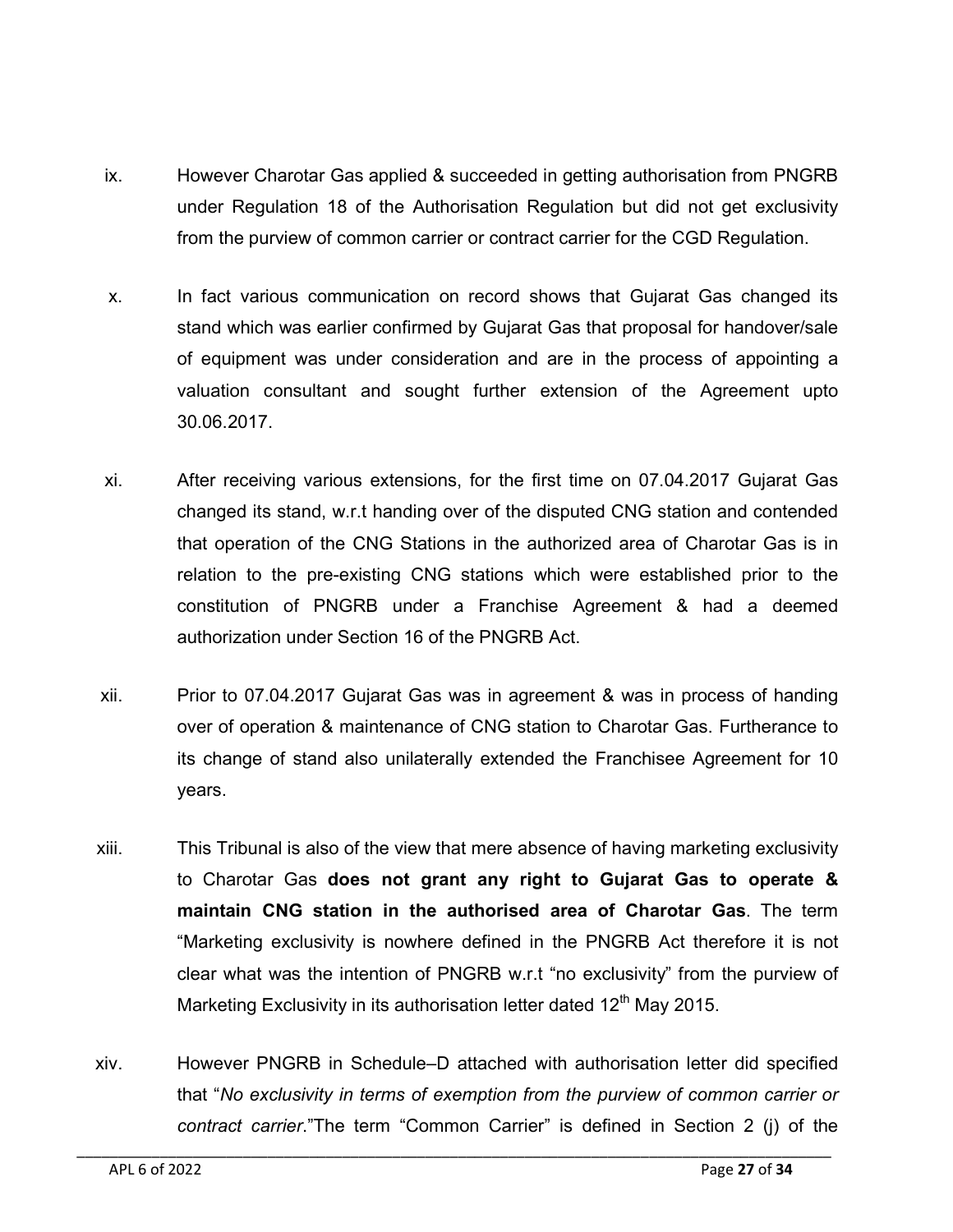PNGRB Act as "*such pipelines for transportation of petroleum, petroleum products and natural gas by more than one entity as the Board may declare or authorise from time to time on a nondiscriminatory open access basis under sub-section (3) of section 20, but does not include pipelines laid to supply- (i) petroleum products or natural gas to a specific consumer; or (ii) crude oil; Explanation.- For the purposes of this clause, a contract carrier shall be treated as a common carrier, if – (a) such contract carrier has surplus capacity over and above the firm contracts entered into; or (b) the firm contract period has expired."*

- *xv.* Further Section 2 (m) of the PNGRB Act defines "contract carrier" as "*such pipelines for transportation of petroleum, petroleum products and natural gas by more than one entity pursuant to firm contracts for at least one year as may be declared or authorised by the Board from time to time under sub-section (3) of section 20."*
- *xvi.* Perusal of the definition of Common Carrier & Contract Carrier shows that it has reference with respect to transportation of natural gas from pipelines by more than one entity on contract or common carrier basis. It is nowhere related with operation & maintenance of CNG Station.
- *xvii.* Therefore, relevance of absence of exclusivity from the purview of Common Carrier or contract carrier has no relevance with operation & maintenance of CNG Station under Franchisee Agreement. Moreover power to declare the pipeline as contract carrier or common carrier lies with PNGRB which is required to be notified as per Section 20 of the PNGRB Act and no documents has been produced by Appellant to show that the pipeline in disputed area has been declared as common carrier or contract carrier by PNGRB.
- *xviii.* Further this Tribunal also does not agree with the contention of Gujarat Gas that Reg.8(2) of the CGD Exclusivity Regulations permits entities to develop CNG stations through agreements with other entities, so development of CNG stations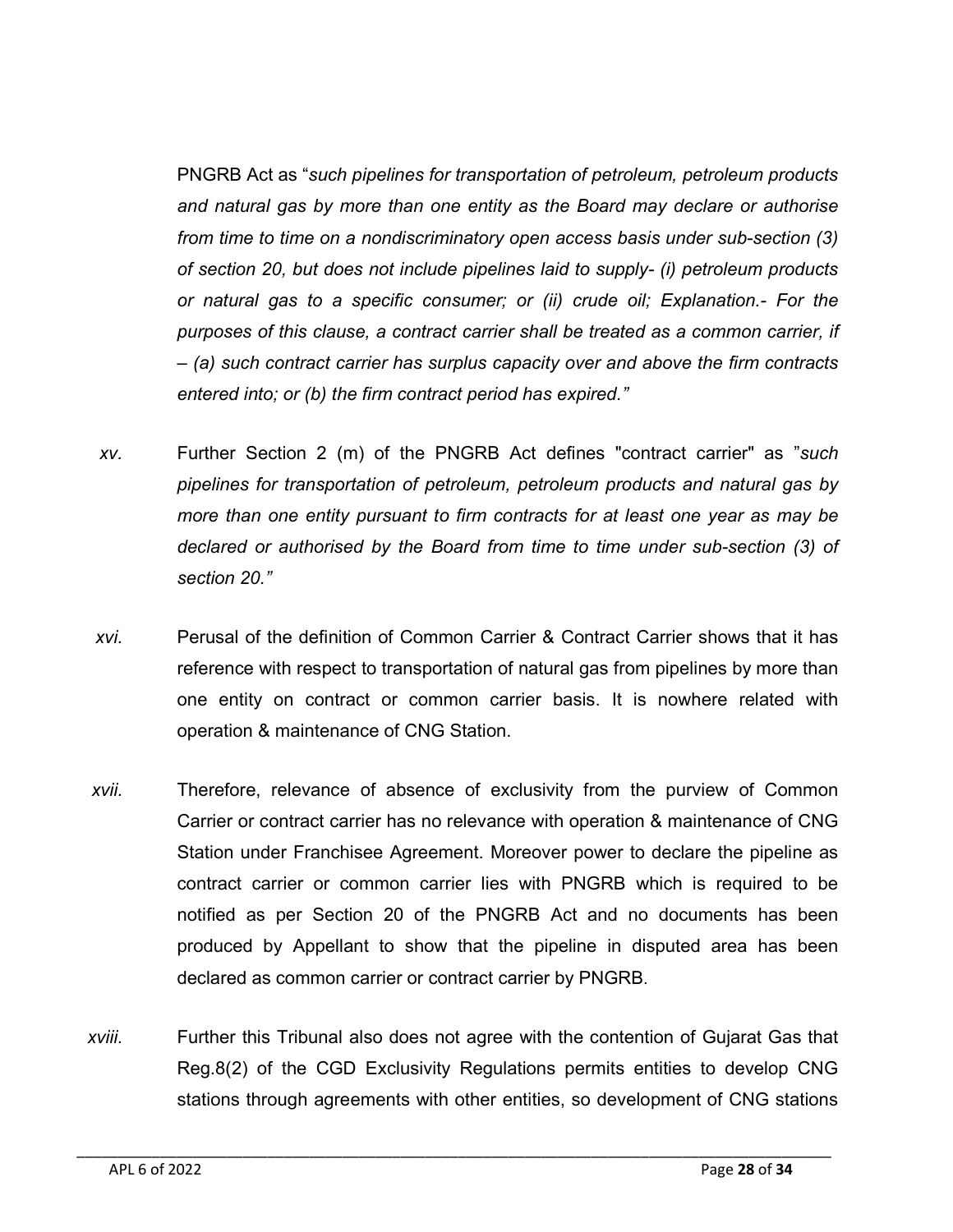under the Franchisee Agreement continued and Charotar Gas has by its own conduct never declared the Franchisee Agreement to have become void once it got the authorisation under Regulation 18. Instead, Charotar continued the Franchisee Agreement arrangement and dispute arose in relation to the right vested with Appellant to extend the term of the Franchisee Agreement for another ten (years).

- *xix.* The perusal of Regulation 8(2) the CGD Exclusivity Regulations shows that it is related with service obligation of the authorised entity as detailed therein that " *During the period of exclusivity allowed under regulation 6, the authorized entity may supply compressed natural gas for dispensing either through CNG dispensing facilities owned by itself or by any other entity and in the latter case, the other entity shall be required to pay the compression charge for CNG to the authorized entity and enter into a mutually agreeable commercial contract with the authorized entity for- (a) either having the online compression facilities installed in its own dispensing facilities wherein the online compression facilities shall be owned, installed and operated by the authorized entity, or (b) take delivery of CNG ex-online compressor station of the authorized entity for subsequent dispensing in the authorized area."*
- *xx.* It is clear from the reading of Regulation 8(2) referred above that there is no obligation on the authorised entity to supply CNG through any other entity. It can be done either on its own or by any other entity and in case it is by any other entity than can only be by mutually agreeable commercial contract between the authorised entity and other entity.
- xxi. In the present case there is no iota of doubt that Charotar Gas has ever agreed for continuation of Franchisee Agreement after getting authorisation from PNGRB and continuously requested Gujarat Gas to hand over the CNG Station to which Gujarat Gas agreed earlier but later on changed its stand. It is also relevant to mention herein that though as per clause 12.2 of Franchise Agreement, Gujarat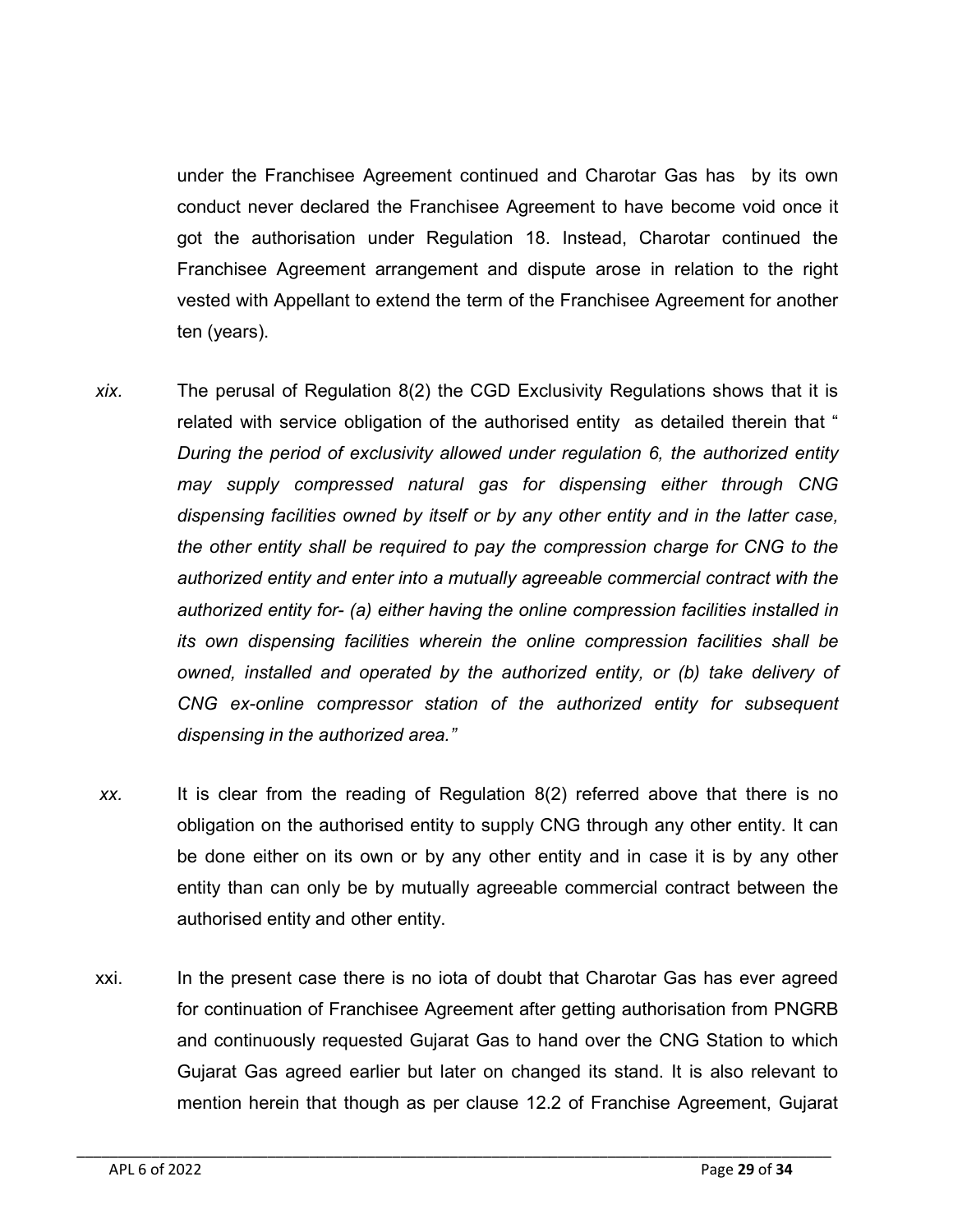Gas had a right but not obligation to renew the agreement for a further period of 10 years but in case Charotar Gas did not agree for the same, in that scenario maximum liability of the Charotar Gas will be to indemnify Gujarat Gas, for which Arbitration is already pending between the parties. The Indian Contract Act 1872, section 2(e), defines an agreement as "every promise and every set of promises, forming the consideration for each other is an agreement." A promise is essentially an offer or a proposal, made by a person or an entity, towards another. It is an understanding between parties.

- *xxii.* Therefore, this Tribunal is of the view that PNGRB has correctly held that mere expiration/cessation of a reasonable term or time period of Marketing Exclusivity of the entity will not by itself create any right in favour or against any entity to carry out unauthorised activities in the authorised GA unless the CGD network has been declared as common or contract carrier under Section 20 of the PNGRB Act.
- *xxiii.* One of the contention of Gujarat Gas before this Tribunal is that Charotar gas has till date failed to incorporate itself as a company as required under regulation 18(2)(b) of the CGD Authorisation Regulations and has not obtained any exemption from compliance with this requirement.
- *xxiv.* Whereas Charotar has submitted that this issue was admittedly not raised by Gujarat Gas in the proceedings before the PNGRB. It is not a question of law, but relates to the conditions to be fulfilled, exemption granted by the PNGRB and the subsequent notifications and correspondence of PNGRB, none of which is on record. The issue was raised in a review petition filed after the impugned order, which has been withdrawn by Gujarat Gas. Gujarat Gas has filed a substantive petition under Section 24 of the PNGRB Act on 08.12.2021 before the PNGRB, raising the very same issue and seeking adjudication of the PNGRB. Gujarat Gas has also filed a writ petition, bearing CWP No. 14494/2021 before the Hon'ble High Court of Delhi raising the very same issue. Gujarat Gas should not be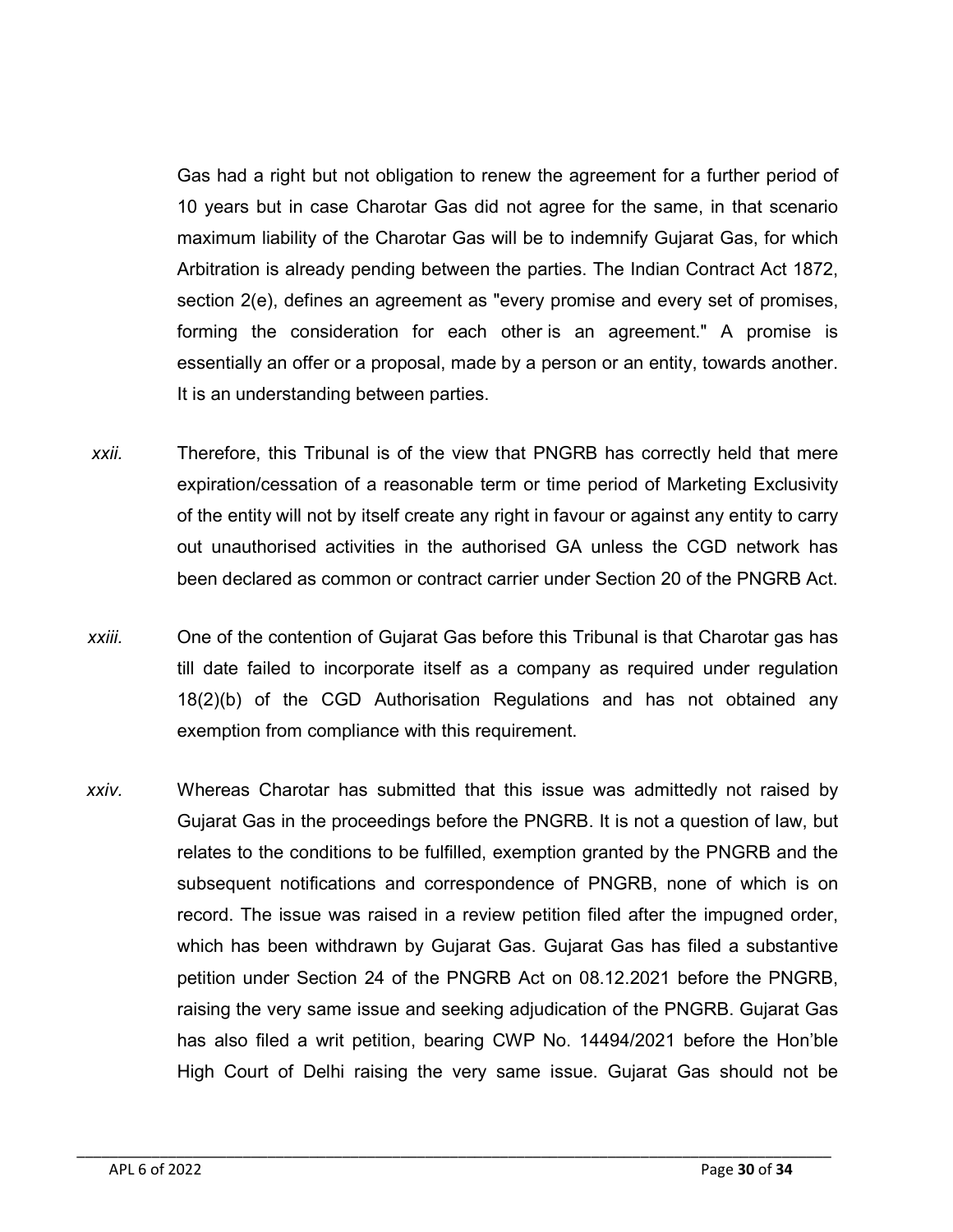permitted for forum shopping and raising the same issues in multiple proceedings, before different forums.

- *xxv.* Charotar Gas in its written submission has also submitted that the initial proposal of the PNGRB on 14.05.2009 was with the condition that Charotar Gas would be required to convert itself to a limited company for the grant of authorisation. Thereafter, by letter dated 13.08.2009 sent by the Principal Secretary, Government of Gujarat, Energy & Petrochemicals Department, to the PNGRB, the position of Charotar Gas being a co-operative society was sufficiently explained, and PNGRB was requested to exempt Charotar Gas from the requirement of being registered under the Companies Act, 1956.Thereafter, in the communication of terms and conditions for grant of authorisation dated 22.06.2012, the condition for conversion to a limited Company was deleted by the PNGRB. Thereafter, the authorization was granted on 12.05.2015, again without any such condition or direction to Charotar Gas to be registered under the Companies Act, 1956. The authorisation is granted with Charotar Gas being a cooperative society. PNGRB has also on numerous occasions recognised the status of Charotar Gas as an authorised entity and being a Cooperative Society.
- *xxvi.* This Tribunal is of the view that issue of conversion to a limited company by Charotar Gas, as required under Regulation 18, is already pending before different forums and has no relation with the issue before this tribunal w.r.t the unauthorised activities of Gujarat Gas in the authorised GA of Charotar Gas. However, without prejudice, it is in the jurisdiction of PNGRB to examine the conditions of authorization and to take requisite action in accordance with the Act & regulation including power to exempt the requirement of converting to a limited company.
- *xxvii.* One of the contention of Gujarat Gas is that the Impugned Order is pre-judging the issue of CNG Stations being an integral part of the CGD network, though the issue is currently *sub- judice in the matter of Jatinder Moudgil & Others Vs State*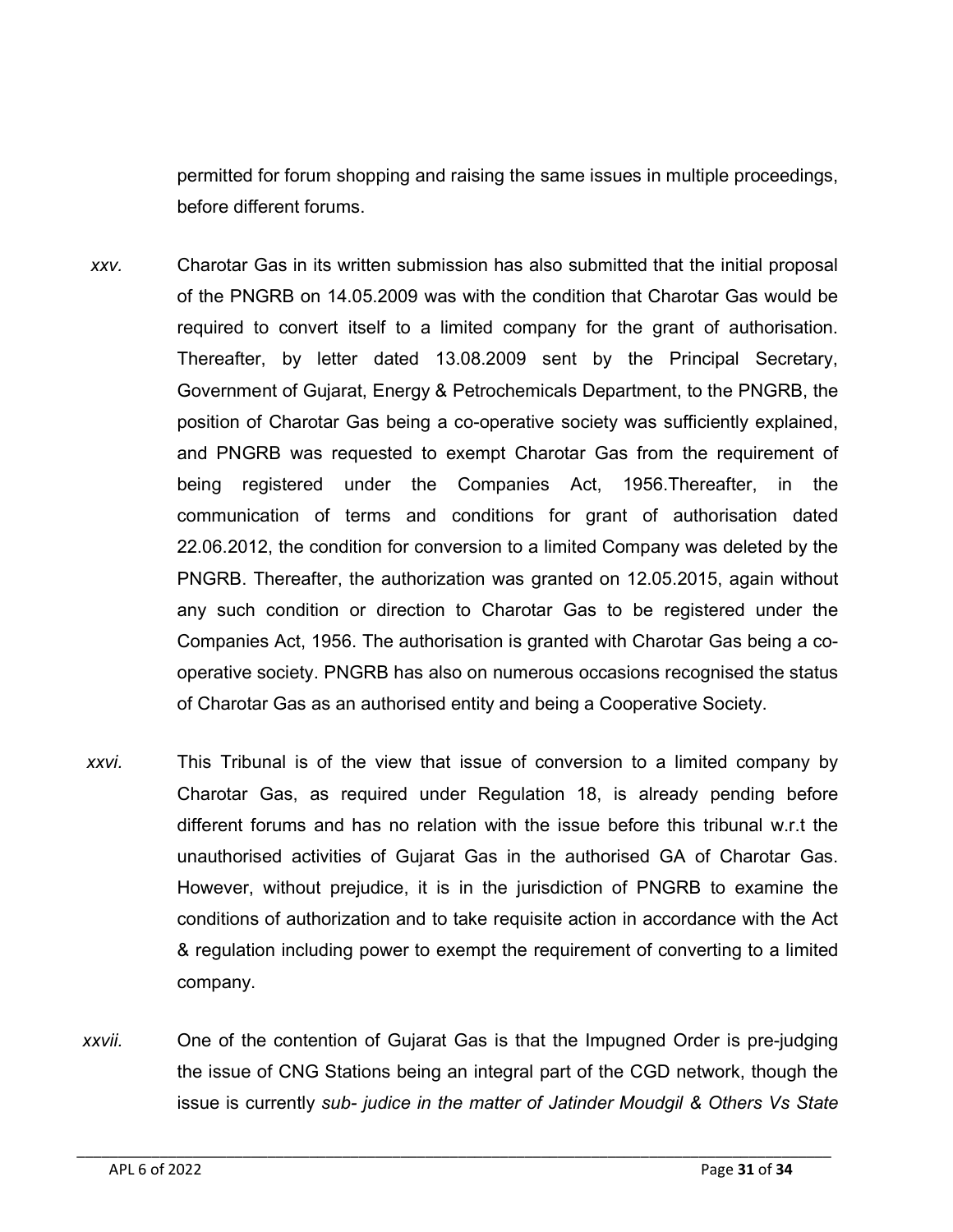*of Punjab and Others (CWP No. 13490 of 2008)*". Where as Charotar Gas has contended that, before the PNGRB, it was the contention of Gujarat Gas that only daughter CNG Stations are not part of the CGD Network, however in the present appeal it is the contention of Gujarat Gas that all CNG stations are not part of the CGD network. Being a sub-judice matter, this tribunal will not comment on this issue.

Tribunal is of the view that the issue before this Tribunal is whether Gujarat Gas has deemed authorisation and can continue to operate Compressed Natural Gas (CNG) stations including one mother and 7 daughters station situated within the geographical area authorised to Charotar Gas under the garb of Franchisee Agreement signed prior to enactment of PNGRB Act and not whether CNG station is part of CGD network or not.

- xxviii. Further Franchisee Agreement did contemplate opening of more than one CNG Station which is evident from the Clause 2.2 of the Franchisee Agreement and it clearly provides that "*parties may, from time to time, agree upon additional locations or Sites at which additional outlets may be opened by GSPC GAS and in such cases, the sale of CNG from such additional outlets shall be covered by the terms and conditions as would be decided between the parties."*. Thus the clause 2.2 clarifies that the Franchisee Agreement was only for establishing and maintaining one CNG Station at the "Site". It deals with the opening of additional location apart from the agreed site as detailed in Annexure I.
- xxix. The definition of "Site" in Franchisee agreement has specifically clarified that it include additional site for opening of an outlet as agreed upon by the parties by execution of supplementary annexure for opening an outlet. The additional daughter booster stations, could only be as per agreement of the parties for which separate supplementary agreements would have to be entered into. In the present case, no document has been placed on the record to show opening of additional station.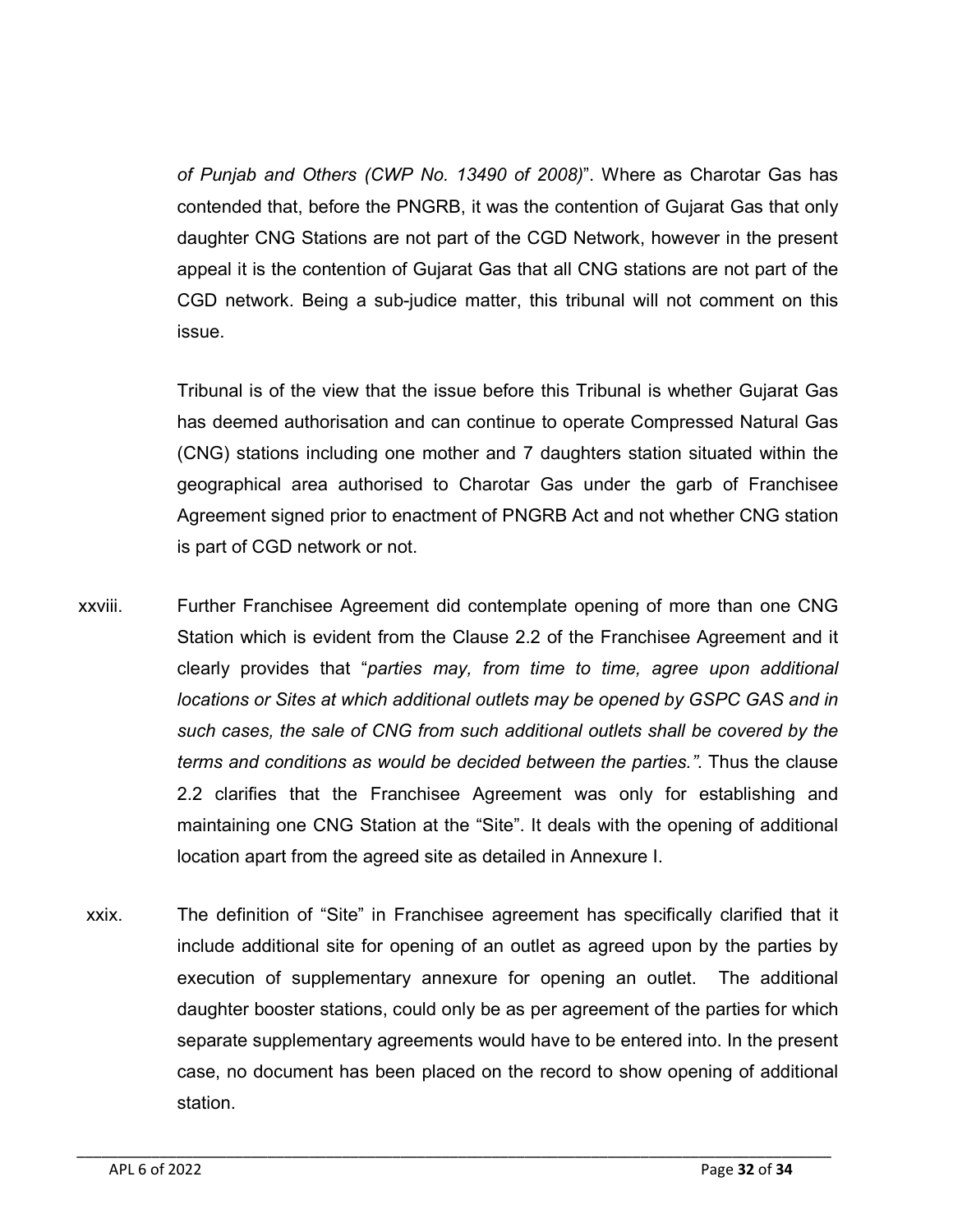- xxx. The issue before the Tribunal is related to the unauthorised activities of Gujarat Gas in the area authorised to Charotar Gas by PNGRB. However the issue of interpretation of Franchisee Agreement and whether such an agreement existed or not, is an issue required to be adjudicated in arbitration.
- xxxi. In view of above, following is concluded that :
	- a) PNGRB has an exclusive jurisdiction not only on the issue of granting authorisation but also on the issue of violation of authorisation or matters connected therewith or incidental thereto and thus has an exclusive jurisdiction on the issue of unauthorised construction of CGD infrastructure by Gujarat Gas in Anand District which has been duly authorised to Charotar Gas
	- b) The proceeding before the Arbitral Tribunal and the civil judge have no correlation to the issue of unauthorised activity in the authorised area of Charotar Gas granted by PNGRB, which can only be decided PNGRB.
	- c) Gujarat Gas is neither authorized by Central Govt prior to enactment of PNGRB Act nor has been authorized by PNGRB and does not fulfill the condition of the "deemed authorization" as stipulated in the Section 16 of the PNGRB Act, and hence cannot be considered as "deemed authorized" entity.
	- d) Charotar Gas is the duly authorised entity for the Anand- Kheda GA under Section 18 of the PNGRB Act.
	- e) Gujarat Gas is well within its right to claim damages under the Franchisee Agreement before the Arbitrator for the issue related with the breach of obligation by Charotar Gas, which is very well within the domain of the Arbitration.